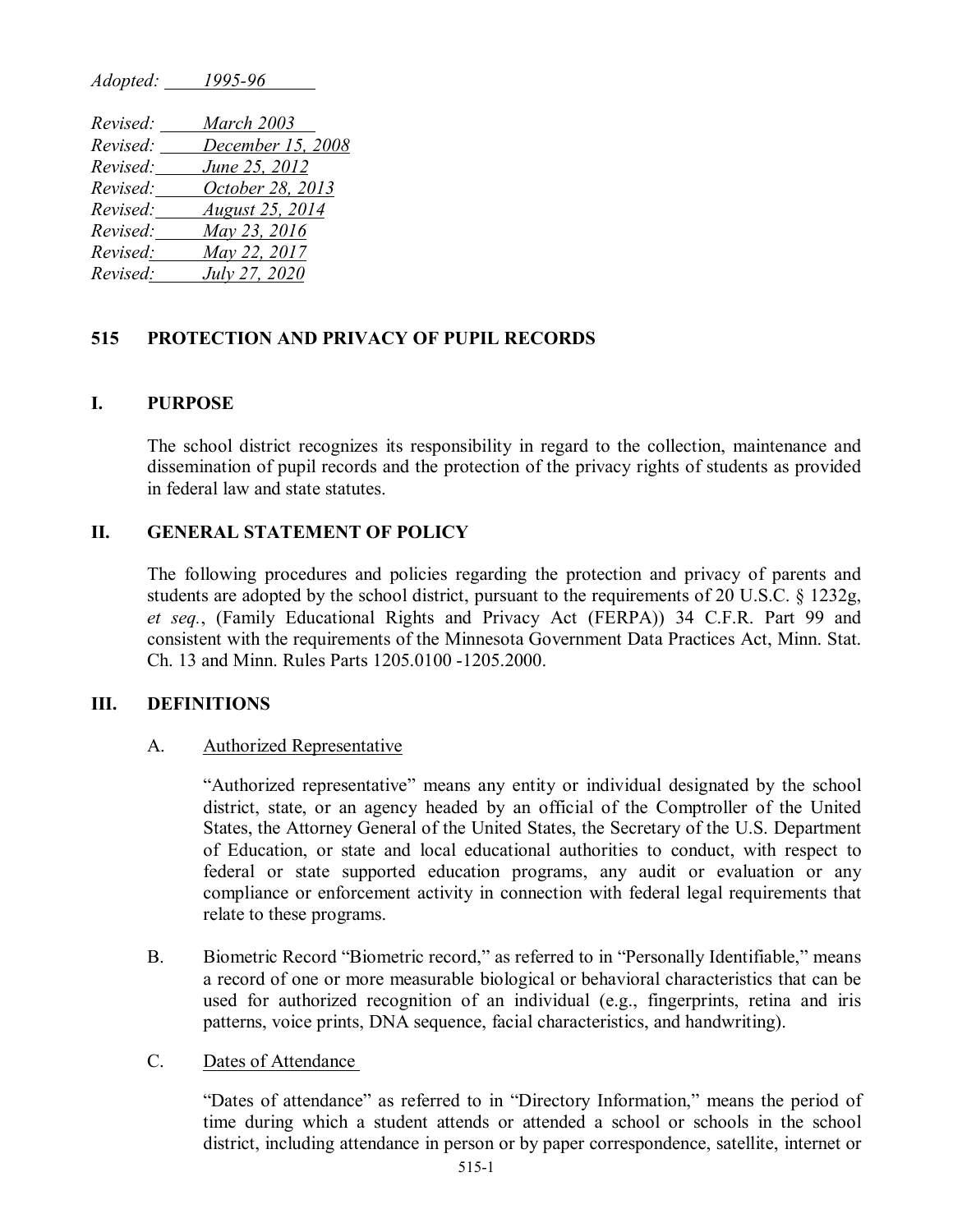other electronic communication technologies for students who are not in the classroom, and including the period during which a student is working under a work-study program. The term does not include specific daily records of a student's attendance at a school or schools in the school district.

### D. Directory Information

"Directory information" means information contained in an education record of a student which would not generally be considered harmful or an invasion of privacy if disclosed. It includes, but is not limited to: the student's name, address, telephone listing, electronic mail address, photograph, date and place of birth, major field of study, dates of attendance, grade level, enrollment status (i.e. full-time or part-time), participation in officially recognized activities and sports, weight and height of members of athletic teams, degrees, honors and awards received, and the most recent educational agency or institution attended. It also includes the name, address, and telephone number of the student's parent(s). Directory information does not include:

- 1. a student's social security number;
- 2. a student's identification number (ID), user ID, or other unique personal identifier used by a student for purposes of accessing or communicating in electronic systems if the identifier may be used to access education records without use of one or more factors that authenticate the student's identity such as a personal identification number (PIN), password, or other factor known or possessed only by the authorized user;
- 3. a student ID or other unique personal identifier that is displayed on a student ID badge if the identifier can be used to gain access to educational records when used in conjunction with one or more factors that authenticate the student's identity, such as a PIN, password, or other factor known or possessed only by the student;
- 4. personally identifiable data which references religion, race, color, social position, or nationality; or
- 5. data collected from nonpublic school students, other than those who receive shared time educational services, unless written consent is given by the student's parent or guardian.
- E. Education Records
	- 1. What constitutes "education records." Education records means those records which: (1) are directly related to a student; and (2) are maintained by the school district or by a party acting for the school district.
	- 2. What does not constitute an education record. The term "education records" does not include:
		- a. Records of instructional personnel which: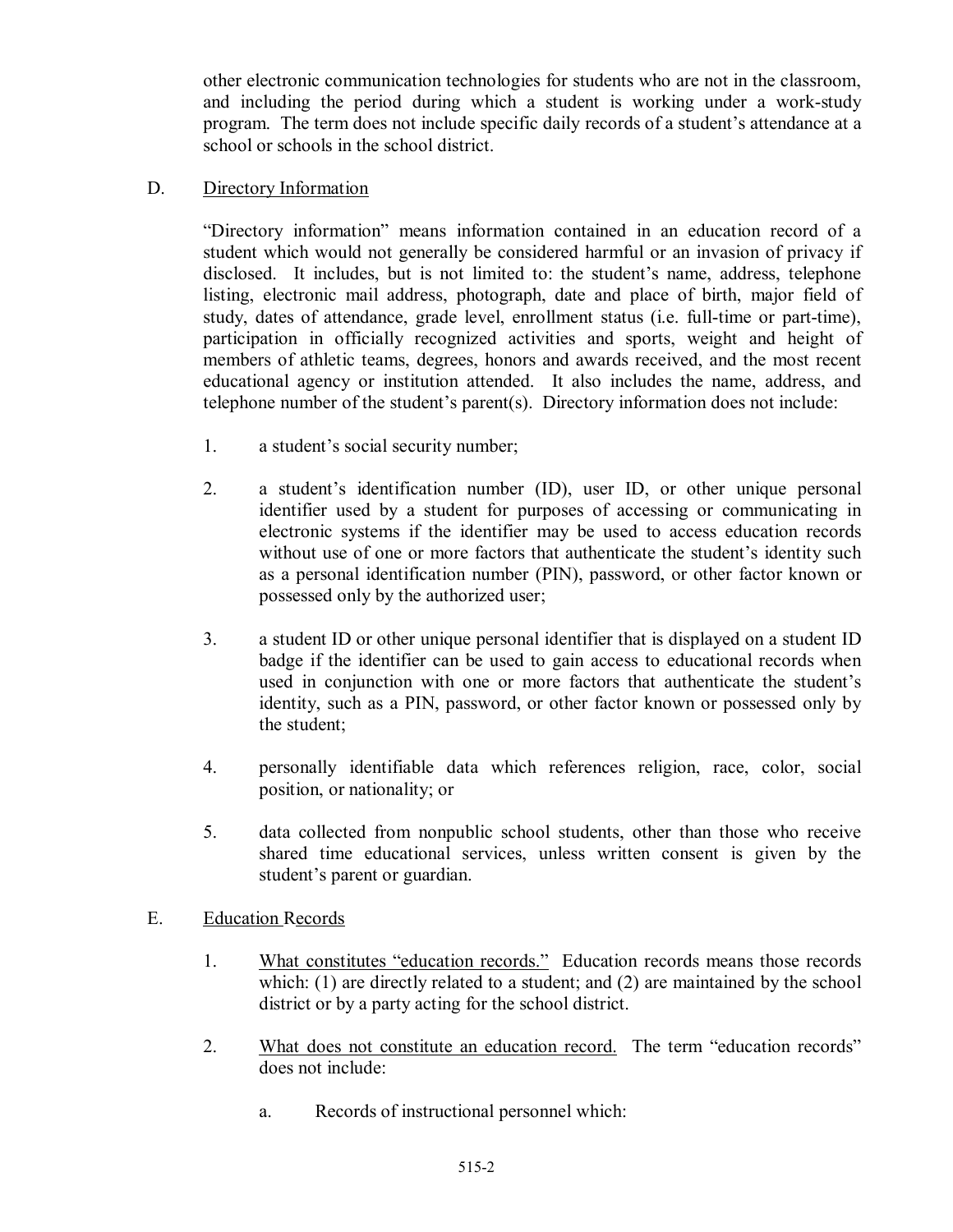- (1) are in the sole possession of the maker of the record; and
- (2) are not accessible or revealed to any other individual except a substitute teacher; and
- (3) are destroyed at the end of the school year.
- b. Records of a law enforcement unit of the school district, provided educational records maintained by the school district are not disclosed to the unit, and the law enforcement records are:
	- (1) maintained separately from education records;
	- (2) maintained solely for law enforcement purposes; and
	- (3) disclosed only to law enforcement officials of the same jurisdiction.
- c. Records relating to an individual, including a student, who is employed by the school district which:
	- (1) are made and maintained in the normal course of business;
	- (2) relate exclusively to the individual in that individual's capacity as an employee; and
	- (3) are not available for use for any other purpose.

However, these provisions shall not apply to records relating to an individual in attendance at the school district who is employed as a result of his or her status as a student.

- d. Records relating to an eligible student, or a student attending an institution of post-secondary education, which are:
	- (1) made or maintained by a physician, psychiatrist, psychologist or other recognized professional or paraprofessional acting in his or her professional or paraprofessional capacity or assisting in that capacity;
	- (2) made, maintained, or used only in connection with the provision of treatment to the student; and
	- (3) disclosed only to individuals providing the treatment; provided that the records can be personally reviewed by a physician or other appropriate professional of the student's choice. For the purpose of this definition, "treatment" does not include remedial educational activities or activities that are a part of the program of instruction within the school district.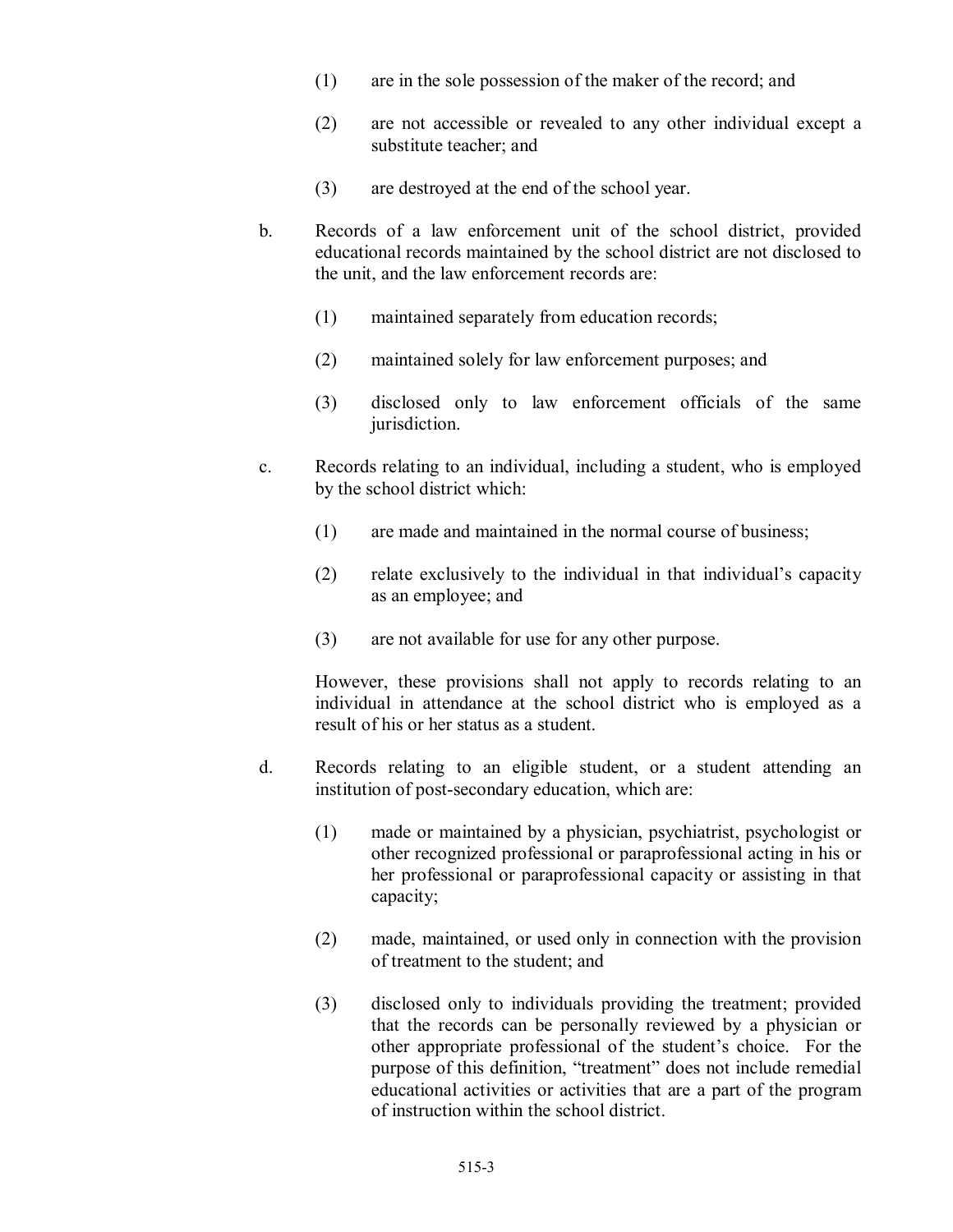e. Records that only contain information about an individual after he or she is no longer a student at the school district.

### F. Eligible Student

"Eligible student" means a student who has attained eighteen (18) years of age or is attending an institution of post-secondary education.

#### G. Juvenile Justice System

"Juvenile justice system" includes criminal justice agencies and the judiciary when involved in juvenile justice activities.

#### H. Legitimate Educational Interest

"Legitimate educational interest" includes interest directly related to classroom instruction, teaching, student achievement and progress, discipline of a student and student health and welfare, and the ability to respond to a request for education data. It includes a person's need to know in order to:

- 1. Perform an administrative task required in the school or employee's contract or position description approved by the school board;
- 2. Perform a supervisory or instructional task directly related to the student's education; or
- 1. Perform a service or benefit for the student or the student's family such as health care, counseling, student job placement or student financial aid.
- 4. Perform a task directly related to responding to a request for data.

## I. Parent

"Parent" means a parent of a student and includes a natural parent, a guardian, or an individual acting as a parent of the student in the absence of a parent or guardian. The school district may presume the parent has the authority to exercise the rights provided herein, unless it has been provided with evidence that there is a state law or court order governing such matters as marriage dissolution, separation or child custody, or a legally binding instrument which provides to the contrary.

#### J. Personally Identifiable

"Personally identifiable" means that the data or information includes, but is not limited to: (a) a student's name; (b) the name of the student's parent or other family member; (c) the address of the student or student's family; (d) a personal identifier such as the student's social security number or student number or biometric record; (e) other direct identifiers, such as the student's date of birth, place of birth, and mother's maiden name; or (f) other information that, alone or in combination, is linked or linkable to a specific student that would allow a reasonable person in the school community, who does not have personal knowledge of the relevant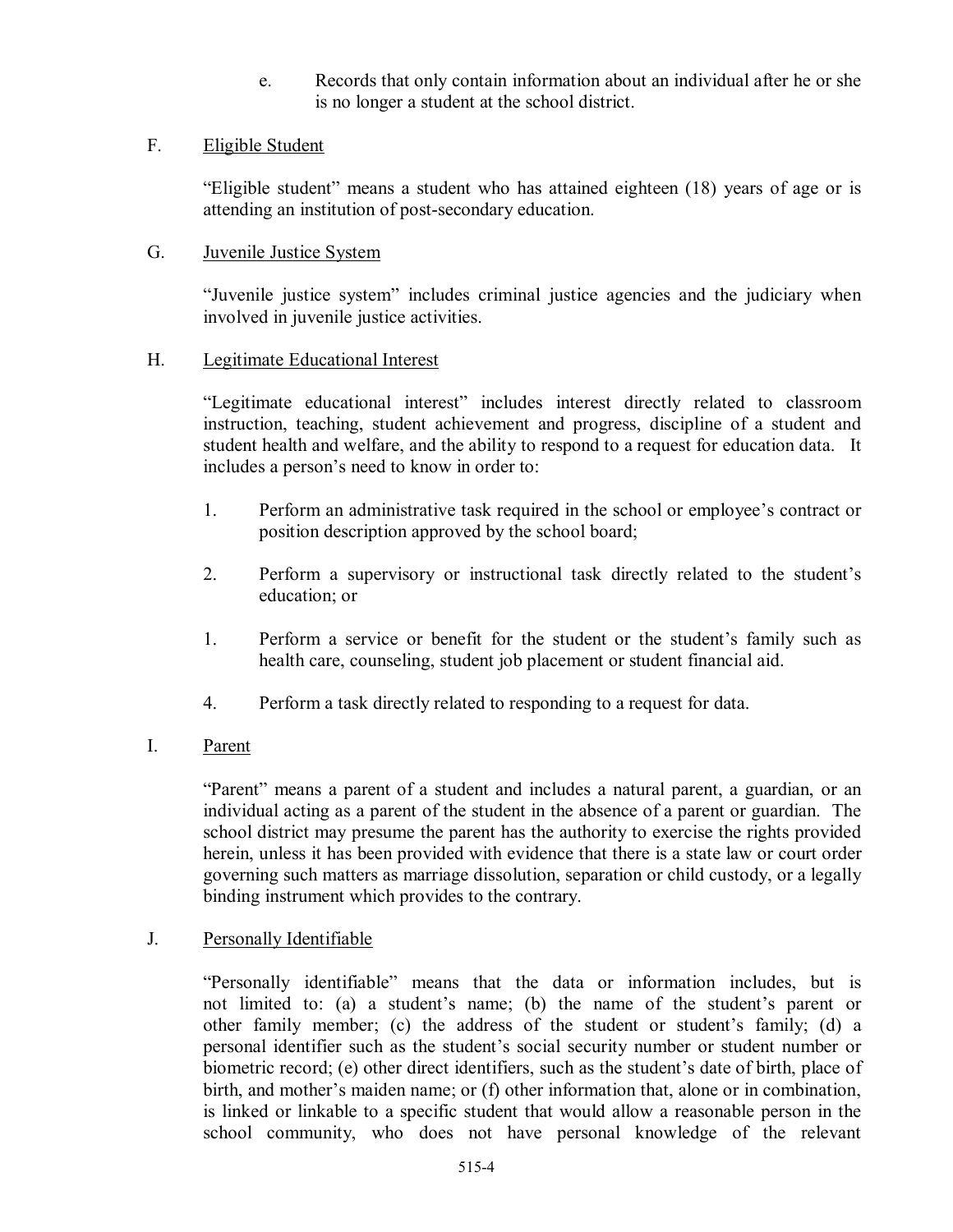circumstances, to identify the student with reasonable certainty; or (g) information requested by a person who the school district reasonably believes knows the identity of the student to whom the education record relates.

### K. Record

"Record" means any information or data recorded in any way including, but not limited to, handwriting, print, computer media, video or audio tape, film, microfilm and microfiche.

### L. Responsible Authority

"Responsible authority" means Business Manager Mary Reeder.

### M. Student

"Student" includes any individual who is or has been in attendance, enrolled or registered at the school district and regarding whom the school district maintains education records. Student also includes applicants for enrollment or registration at the school district, and individuals who receive shared time educational services from the school district.

### N. School Official

"School official" includes: (a) a person duly elected to the school board; (b) a person employed by the school board in an administrative, supervisory, instructional or other professional position; (c) a person employed by the school board as a temporary substitute in a professional position for the period of his or her performance as a substitute; and (d) a person employed by, or under contract to, the school board to perform a special task such as a secretary, a clerk, as public information officer or data practices compliance official, an attorney or an auditor for the period of his or her performance as an employee or contractor.

#### O. Summary Data

"Summary data" means statistical records and reports derived from data on individuals but in which individuals are not identified and from which neither their identities nor any other characteristic that could uniquely identify the individual is ascertainable.

#### P. Other Terms and Phrases

All other terms and phrases shall be defined in accordance with applicable state and federal law or ordinary customary usage.

## **IV. GENERAL CLASSIFICATION**

State law provides that all data collected, created, received or maintained by a school district are public unless classified by state or federal law as not public or private or confidential. State law classifies all data on individuals maintained by a school district which relates to a student as private data on individuals. This data may not be disclosed to parties other than the parent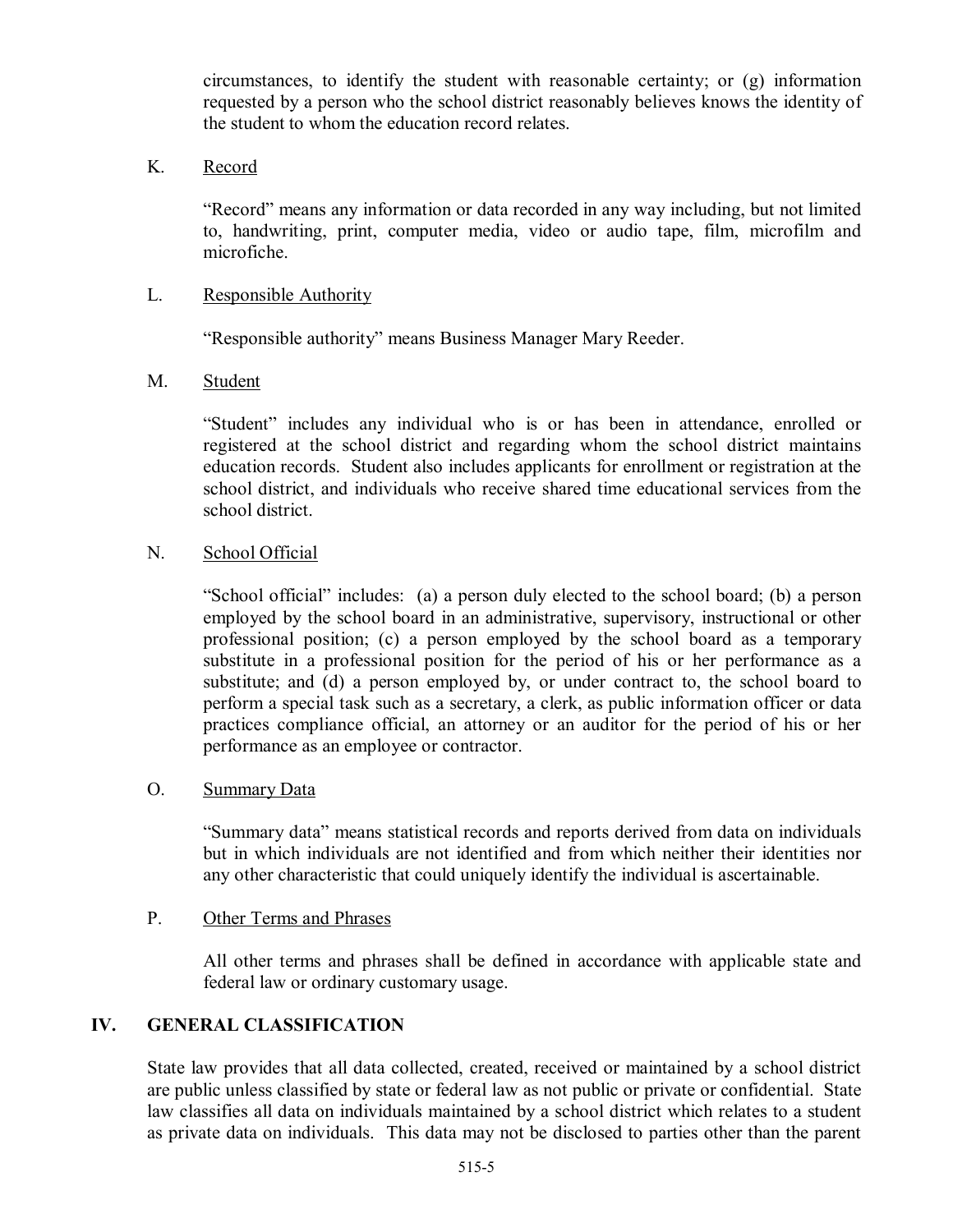or eligible student without consent, except pursuant to a valid court order, certain state statutes authorizing access, and the provisions of FERPA and the regulations promulgated thereunder.

## **V. STATEMENT OF RIGHTS**

A. Rights of Parents and Eligible Students

Parents and eligible students have the following rights under this policy:

- 1. The right to inspect and review the student's education records;
- 2. The right to request the amendment of the student's education records to ensure that they are not inaccurate, misleading or otherwise in violation of the student's privacy or other rights;
- 3. The right to consent to disclosures of personally identifiable information contained in the student's education records, except to the extent that such consent is not required for disclosure pursuant to this policy, state or federal law, or the regulations promulgated thereunder.
- 4. The right to refuse release of names, addresses, and home telephone numbers of students in grades 11 and 12 to military recruiting officers and post-secondary educational institutions;
- 5. The right to file a complaint with the U.S. Department of Education concerning alleged failures by the school district to comply with the federal law and the regulations promulgated thereunder;
- 6. The right to be informed about rights under the federal law; and
- 7. The right to obtain a copy of this policy at the location set forth in Section XXI. of this policy.

## B. Eligible Students

All rights and protections given parents under this policy transfer to the student when he or she reaches eighteen (18) years of age or enrolls in an institution of postsecondary education. The student then becomes an "eligible student." However, the parents of an eligible student who is also a "dependent student" are entitled to gain access to the educational records of such student without first obtaining the consent of the student. In addition, parents of an eligible student may be given access to education records in connection with a health or safety emergency if the disclosure meets the conditions of any provision set forth in 34 C.F.R. § 99.31(a).

## C. Disabled Students

The school district shall follow 34 C.F.R. § 300.610-300.617 with regard to the confidentiality of information related to students with a disability.

# **VI. DISCLOSURE OF EDUCATION RECORDS**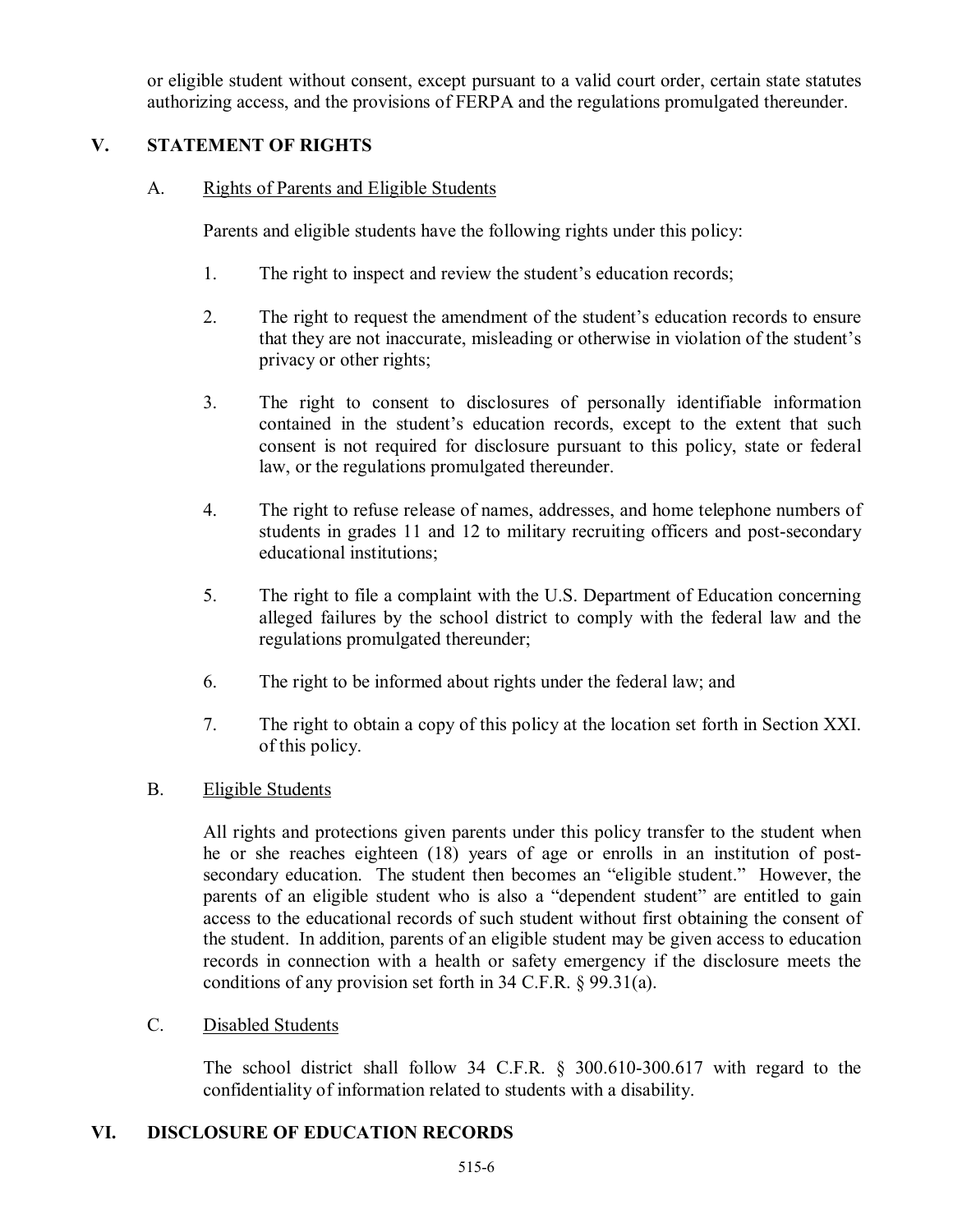## A. Consent Required for Disclosure

- 1. The school district shall obtain a signed and dated written informed consent of the parent of a student or the eligible student before disclosing personally identifiable information from the education records of the student, except as provided herein.
- 2. The written consent required by this subdivision must be signed and dated by the parent of the student or the eligible student giving the consent and shall include:
	- a. a specification of the records to be disclosed;
	- b. the purpose or purposes of the disclosure;
	- c. the party or class of parties to whom the disclosure may be made; and
	- d. the consequences of giving informed consent; and
	- e. if appropriate, a termination date for the consent.
- 3. When a disclosure is made under this subdivision:
	- a. if the parent or eligible student so requests, the school district shall provide him or her with a copy of the records disclosed; and
	- b. if the parent of a student who is not an eligible student so requests, the school district shall provide the student with a copy of the records disclosed.
- 4. A signed and dated written consent may include a record and signature in electronic form that:
	- a. identifies and authenticates a particular person as the source of the electronic consent; and
	- b. indicates such person's approval of the information contained in the electronic consent.
- 5. If the responsible authority seeks an individual's informed consent to the release of private data to an insurer or the authorized representative of an insurer, informed consent shall not be deemed to have been given unless the statement is:
	- a. in plain language;
	- b. dated;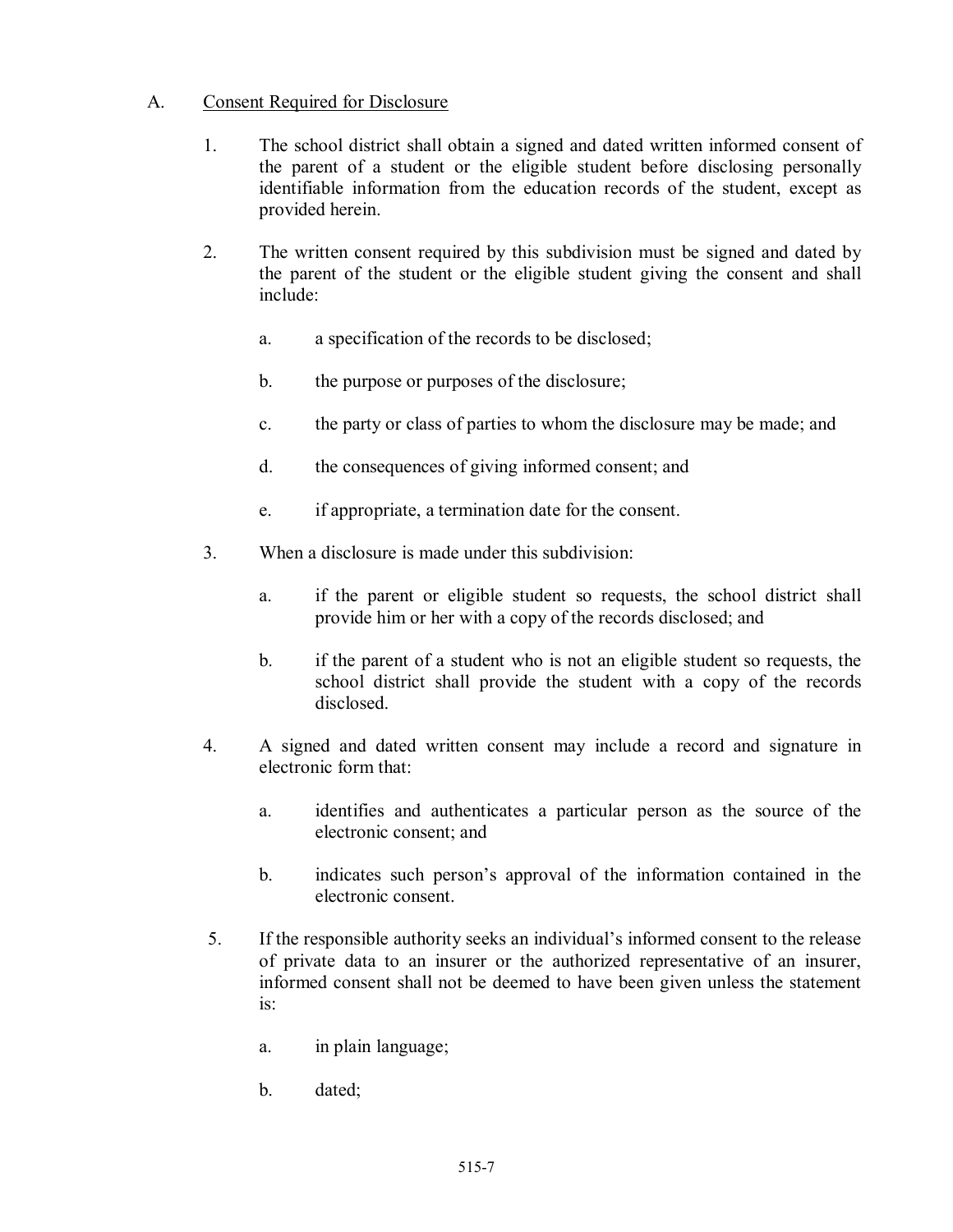- c. specific in designating the particular persons or agencies the data subject is authorizing to disclose information about the data subject;
- d. specific as to the nature of the information the subject is authorizing to be disclosed;
- e. specific as to the persons or agencies to whom the subject is authorizing information to be disclosed;
- f. specific as to the purpose or purposes for which the information may be used by any of the parties named in Clause e. above, both at the time of the disclosure and at any time in the future; and
- g. specific as to its expiration date which should be within a reasonable time, not to exceed one year except in the case of authorizations given in connection with applications for (i) life insurance or noncancellable or guaranteed renewable health insurance and identified as such, two years after the date of the policy, or (ii) medical assistance under Minn. Stat. Ch. 256B or Minnesota Care under Minn. Stat. Ch. 256L, which shall be ongoing during all terms of eligibility, for individualized education program health-related services provided by a school district that are subject to third party reimbursement.

## 6. Eligible Student Consent

Whenever a student has attained eighteen (18) years of age or is attending an institution of post-secondary education, the rights accorded to and the consent required of the parent of the student shall thereafter only be accorded to and required of the eligible student, except as provided in Section V. of this policy.

## B. Prior Consent for Disclosure Not Required

The school district may disclose personally identifiable information from the education records of a student without the written consent of the parent of the student or the eligible student unless otherwise provided herein, if the disclosure is:

- 1. To other school officials, including teachers, within the school district whom the school district determines have a legitimate educational interest in such records;
- 2. To a contractor, consultant, volunteer, or other party to whom the school district has outsourced institutional services or functions provided that the outside party:
	- a. performs an institutional service or function for which the school district would otherwise use employees;
	- b. is under the direct control of the school district with respect to the use and maintenance of education records; and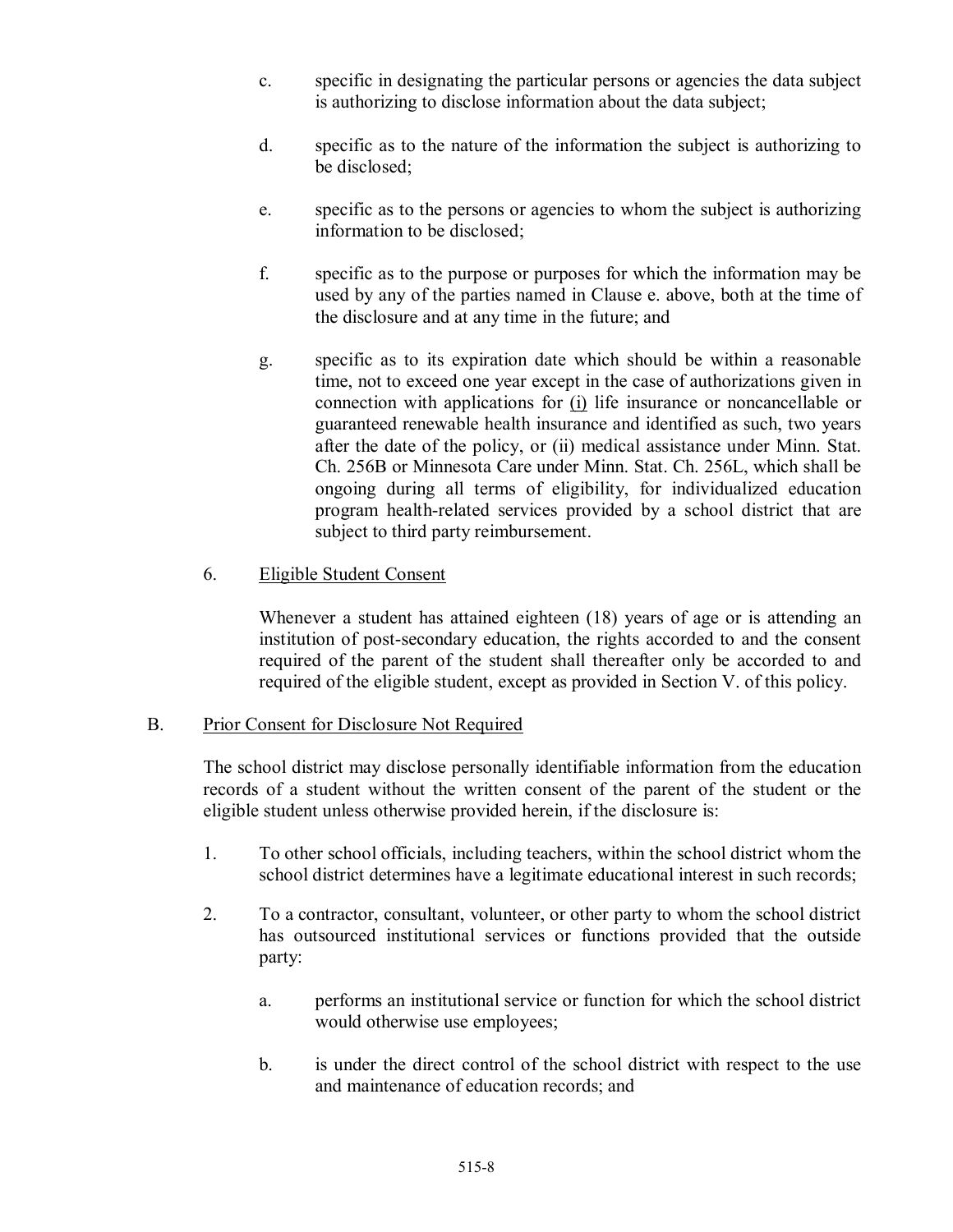- c. will not disclose the information to any other party without the prior consent of the parent or eligible student and uses the information only for the purposes for which the disclosure was made.
- 3. To officials of other schools, school districts, or post-secondary educational institutions in which the student seeks or intends to enroll, or is already enrolled, as long as the disclosure is for purposes related to the student's enrollment or transfer. The records shall include information about disciplinary action taken as a result of any incident in which the student possessed or used a dangerous weapon, and with proper annual notice (See Section XIX.), suspension and expulsion information pursuant to section 7917 of the federal Every Child Succeeds Act and, if applicable, data regarding a student's history of violent behavior. The records also shall include a copy of any probable cause notice or any disposition or court order under Minn. Stat. § 260B.171, unless the data are required to be destroyed under Minn. Stat. § 120A.22, Subd. 7(c) or § 121A.75. On request, the school district will provide the parent or eligible student with a copy of the education records which have been transferred and provide an opportunity for a hearing to challenge the content of those records in accordance with Section XV. of this policy.
- 4. To authorized representatives of the Comptroller General of the United States, the Attorney General of the United States, the Secretary of the U.S. Department of Education, or the Commissioner of the State Department of Education or his or her representative, subject to the conditions relative to such disclosure provided under federal law;
- 5. In connection with financial aid for which a student has applied or has received, if the information is necessary for such purposes as to:
	- a. determine eligibility for the aid;
	- b. determine the amount of the aid;
	- c. determine conditions for the aid; or
	- d. enforce the terms and conditions of the aid.

"Financial aid" for purposes of this provision means a payment of funds provided to an individual or a payment in kind of tangible or intangible property to the individual that is conditioned on the individual's attendance at an educational agency or institution.

- 6. To state and local officials or authorities to whom such information is specifically allowed to be reported or disclosed pursuant to state statute adopted:
	- a. Before November 19, 1974, if the allowed reporting or disclosure concerns the juvenile justice system and such system's ability to effectively serve the student whose records are released; or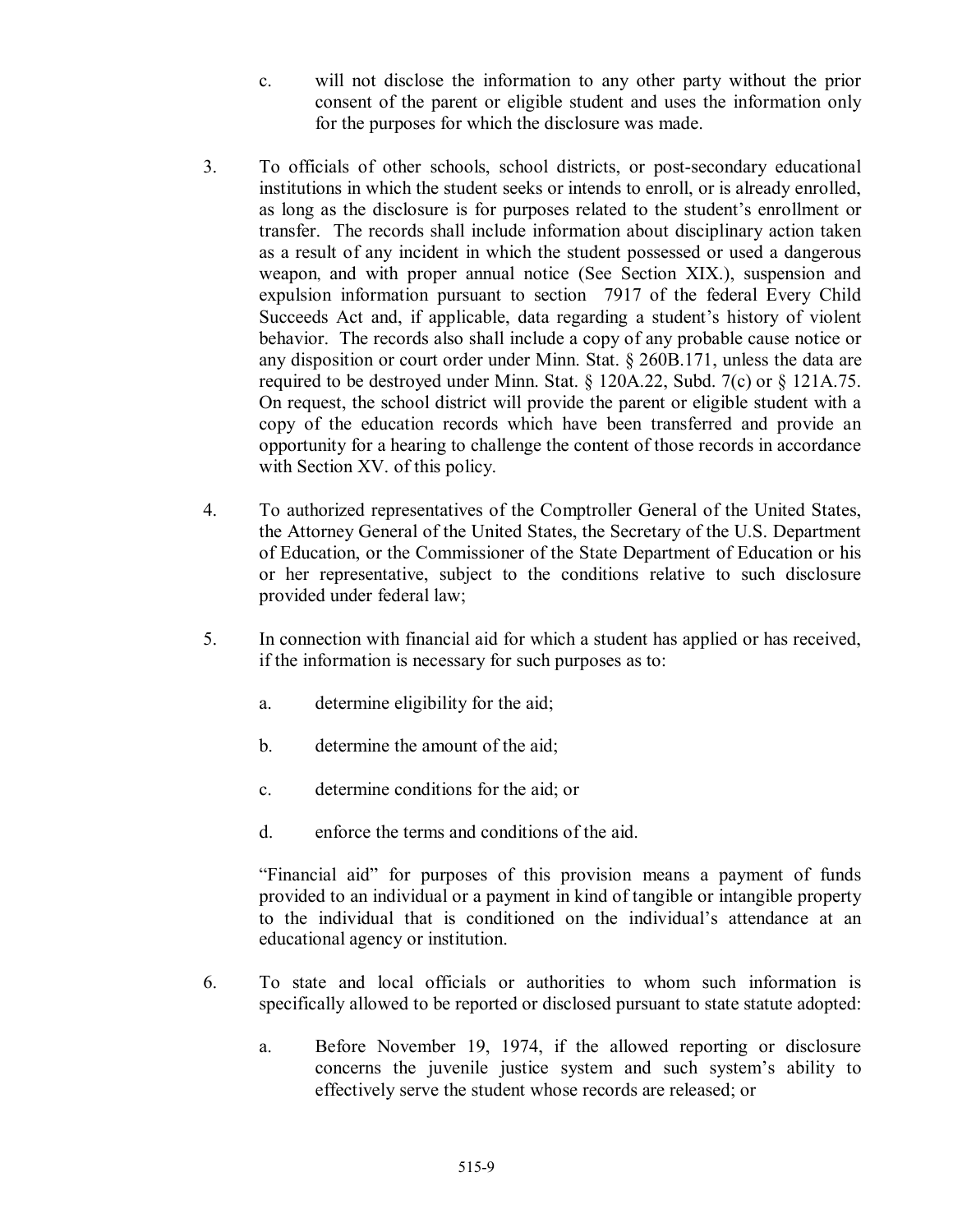- b. after November 19, 1974, if the reporting or disclosure allowed by state statute concerns the juvenile justice system and the system's ability to effectively serve, prior to adjudication, the student whose records are released, provided the officials and authorities to whom the records are disclosed certify in writing to the school district that the data will not be disclosed to any other party, except as provided by state law, without the prior written consent of the parent of the student. At a minimum, the school district shall disclose the following information to the juvenile justice system under this paragraph: a student's full name, home address, telephone number, and date of birth; a student's school schedule, attendance record, and photographs, if any; and parents' names, home addresses, and telephone numbers.
- 7. To organizations conducting studies for or on behalf of educational agencies or institutions for the purpose of developing, validating or administering predictive tests, administering student aid programs, or improving instruction; provided that the studies are conducted in a manner which does not permit the personal identification of parents or students by individuals other than representatives of the organization who have a legitimate interest in the information, the information is destroyed when no longer needed for the purposes for which the study was conducted, and the school district enters into a written agreement with the organization that: (a) specifies the purpose, scope, and duration of the study or studies and the information to be disclosed; (b) requires the organization to use personally identifiable information from education records only to meet the purpose or purposes of the study as stated in the written agreement; (c) requires the organization to conduct the study in a manner that does not permit personal identification of parents and students by anyone other than representatives of the organization with legitimate interests; and (d) requires the organization to destroy all personally identifiable information when information is no longer needed for the purposes for which the study was conducted and specifies the time period in which the information must be destroyed. For purposes of this provision, the term "organizations" includes, but is not limited to, federal, state and local agencies and independent organizations. In the event the Department of Education determines that a third party outside of the school district to whom information is disclosed violates this provision, the school district may not allow that third party access to personally identifiable information from education records for at least five years.
- 8. To accrediting organizations in order to carry out their accrediting functions;
- 9. To parents of a student eighteen (18) years of age or older if the student is a dependent of the parents for income tax purposes;
- 10. To comply with a judicial order or lawfully issued subpoena, provided, however, that the school district makes a reasonable effort to notify the parent or eligible student of the order or subpoena in advance of compliance therewith so that the parent or eligible student may seek protective action, unless the disclosure is in compliance with a federal grand jury subpoena, or any other subpoena issued for law enforcement purposes, and the court or other issuing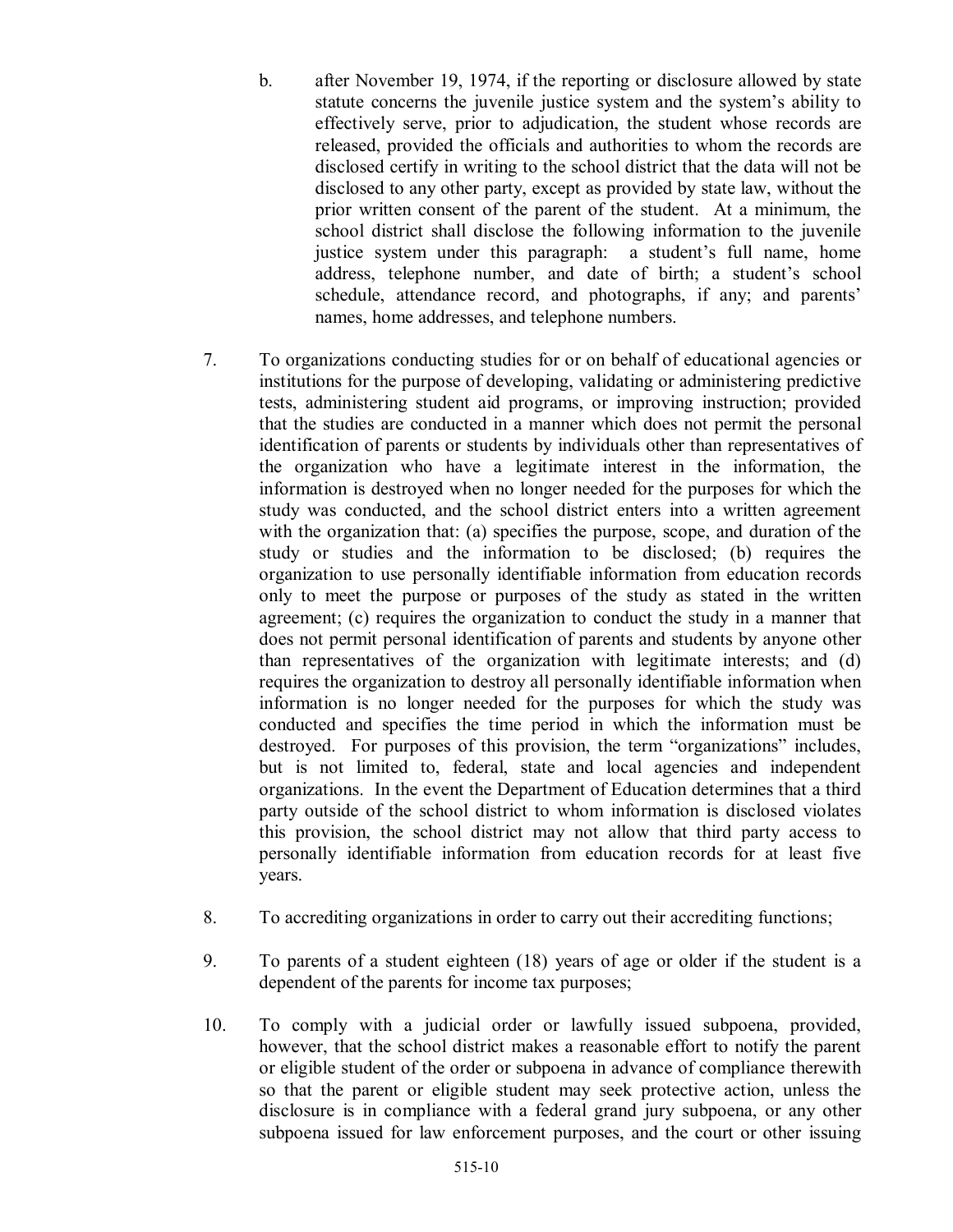agency has ordered that the existence or the contents of the subpoena or the information furnished in response to the subpoena to not be disclosed, or the disclosure is in compliance with an ex parte court order obtained by the United States Attorney General (or designee not lower than an Assistant Attorney General) concerning investigations or prosecutions of an offense listed in 18 U.S.C. §  $2332b(g)(5)(B)$ , an act of domestic or international terrorism as defined in 18 U.S.C. § 2331, or a parent is a party to a court proceeding involving child abuse and neglect or dependency matters, and the order is issued in the context of the proceeding. If the school district initiates legal action against a parent or student, it may disclose to the court, without a court order or subpoena, the education records of the student that are relevant for the school district to proceed with the legal action as plaintiff. Also, if a parent or eligible student initiates a legal action against the school district, the school district may disclose to the court, without a court order or subpoena, the student's education records that are relevant for the school district to defend itself.

- 11. To appropriate parties, including parents of an eligible student, in connection with an emergency if knowledge of the information is necessary to protect the health, including the mental health, or safety of the student or other individuals. The decision is to be based upon information available at the time the threat occurs that indicates that there is an articulable and significant threat to the health or safety of a student or other individuals. In making a determination whether to disclose information under this section, the school district may take into account the totality of the circumstances pertaining to a threat and may disclose information from education records to any person whose knowledge of the information is necessary to protect the health or safety of the student or other students. A record of this disclosure must be maintained pursuant to Section XIII.E. of this policy. In addition, an educational agency or institution may include in the educational records of a student appropriate information concerning disciplinary action taken against the student for conduct that posed a significant risk to the safety or well-being of that student, other students, or other members of the school community. This information may be disclosed to teachers and school officials within the school district and/or teachers and school officials in other schools who have legitimate educational interests in the behavior of the student.
- 12. To the juvenile justice system if information about the behavior of a student who poses a risk of harm is reasonably necessary to protect the health or safety of the student or other individuals;
- 13. Information the school district has designated as "directory information" pursuant to Section VII. of this policy;
- 14. To military recruiting officers and post-secondary educational institutions pursuant to Section XI. of this policy.
- 15. To the parent of a student who is not an eligible student or to the student himself or herself.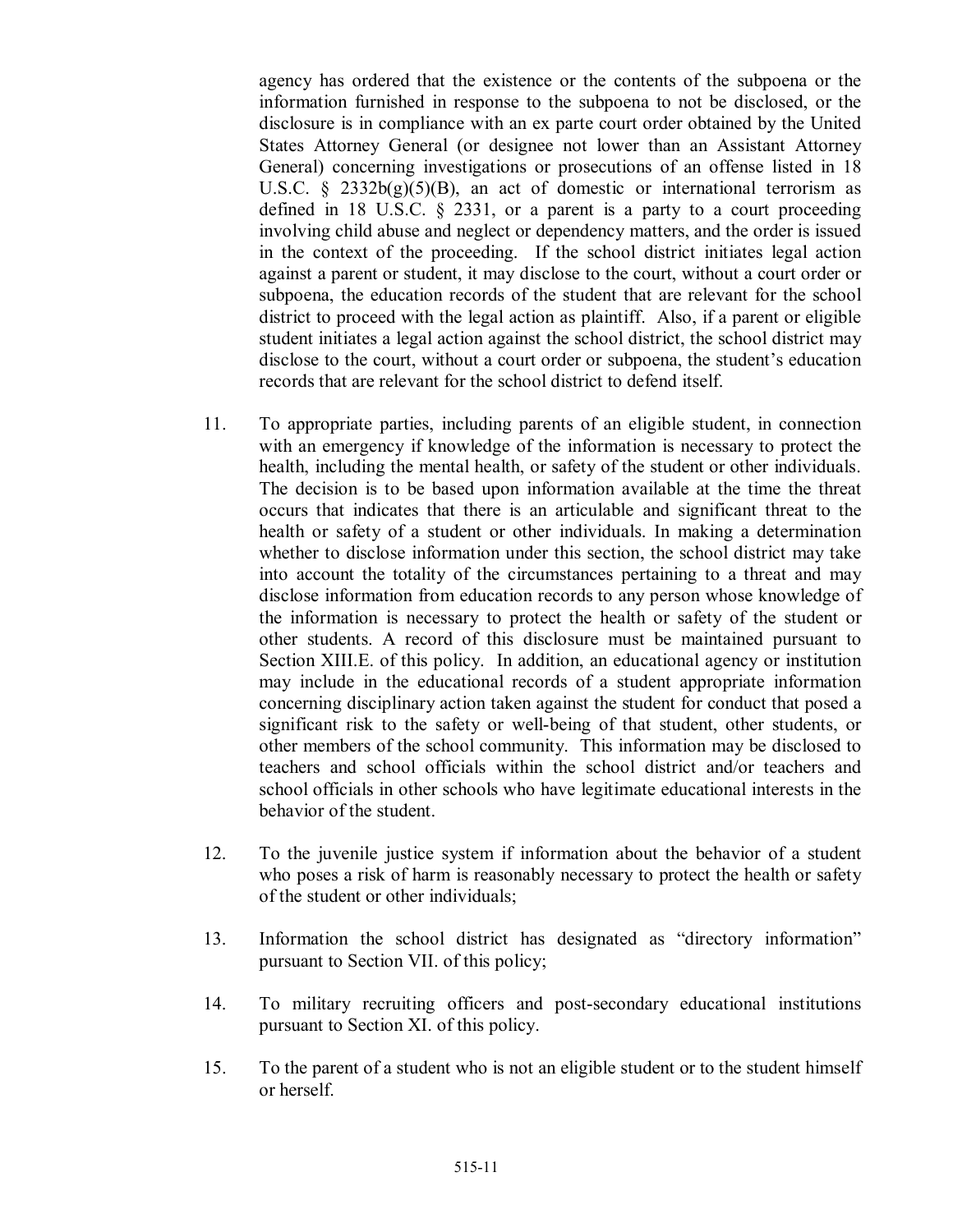- 16. To appropriate health authorities to the extent necessary to administer immunization programs and for bona fide epidemiologic investigations which the commissioner of health determines are necessary to prevent disease or disability to individuals in the public educational agency or institution in which the investigation is being conducted.
- 17. To volunteers who are determined to have a legitimate educational interest in the data and who are conducting activities and events sponsored by or endorsed by the educational agency or institution for students or former students;
- 18. To the juvenile justice system, on written request that certifies that the information will not be disclosed to any other person except as authorized by law without the written consent of the parent of the student:
	- a. the following information about a student must be disclosed: a student's full name, home address, telephone number, date of birth; a student's school schedule, daily attendance record, and photographs, if any; and any parents' names, home addresses, and telephone numbers;
	- b. the existence of the following information about a student, not the actual data or other information contained in the student's educational record, may be disclosed provided that a request for access must be submitted on the statutory form and it must contain an explanation of why access to the information is necessary to serve the student: (1) use of a controlled substance, alcohol, or tobacco; (2) assaultive or threatening conduct that could result in dismissal from school under the Pupil Fair Dismissal Act; (3) possession or use of weapons or look-alike weapons; (4) theft; or (5) vandalism or other damage to property. Prior to releasing this information, the principal or chief administrative officer of a school who receives such a request must, to the extent permitted by federal law, notify the student's parent or guardian by certified mail of the request to disclose information. If the student's parent or guardian notifies the school official of an objection to the disclosure within ten (10) days of receiving certified notice, the school official must not disclose the information and instead must inform the requesting member of the juvenile justice system of the objection. If no objection from the parent or guardian is received within fourteen (14) days, the school official must respond to the request for information.

The written requests of the juvenile justice system member(s), as well as a record of any release, must be maintained in the student's file.

19. To the principal where the student attends and to any counselor directly supervising or reporting on the behavior or progress of the student if it is information from a disposition order received by a superintendent under Minn. Stat. § 260B.171, Subd. 3. The principal must notify the counselor immediately and must place the disposition order in the student's permanent education record. The principal also must notify immediately any teacher or administrator who directly supervises or reports on the behavior or progress of the student whom the principal believes needs the information to work with the student in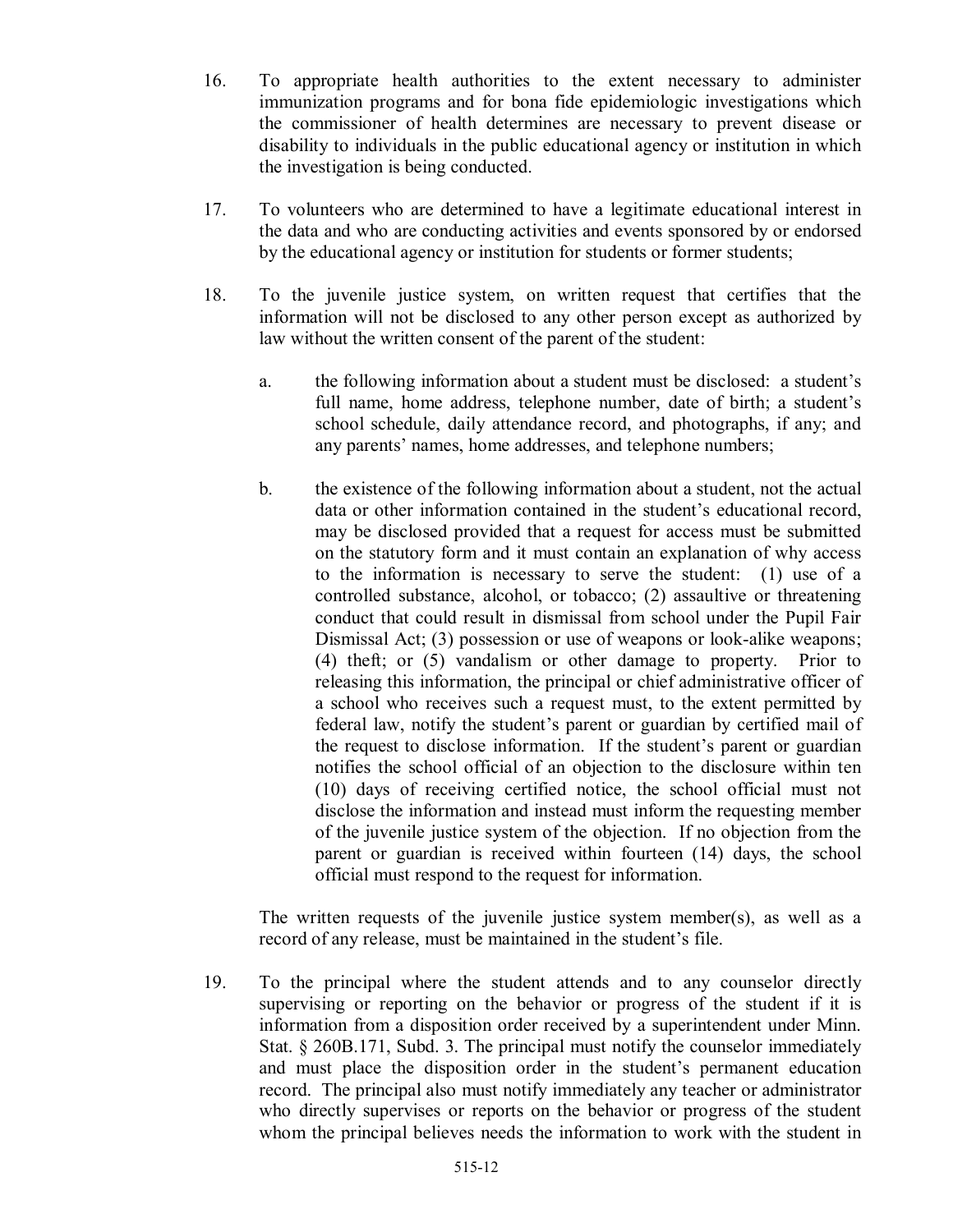an appropriate manner, to avoid being needlessly vulnerable, or to protect other persons from needless vulnerability. The principal may also notify other school district employees, substitutes, and volunteers who are in direct contact with the student if the principal determines that these individual need the information to work with the student in an appropriate manner, to avoid being needlessly vulnerable, or to protect other persons from needless vulnerability. Such notices from the principal must identify the student, outline the offense, and describe any conditions of probation about which the school must provide information if this information is provided in the disposition order. Disposition order information received is private educational data received for the limited purpose of serving the educational needs of the student and protecting students and staff. The information may not be further disseminated by the counselor, teacher, administrator, staff member, substitute, or volunteer except as necessary to serve the student, to protect students and staff, or as otherwise required by law, and only to the student or the student's parent or guardian.

20. To the principal where the student attends if it is information from a peace officer's record of children received by a superintendent under Minn. Stat. § 260B.171, Subd. 5. The principal must place the information in the student's educational record. The principal also must notify immediately any teacher, counselor, or administrator directly supervising the student whom the principal believes needs the information to work with the student in an appropriate manner, to avoid being needlessly vulnerable, or to protect other persons from needless vulnerability. The principal may also notify other district employees, substitutes, and volunteers who are in direct contact with the student if the principal determines that these individuals need the information to work with the student in an appropriate manner, to avoid being needlessly vulnerable, or to protect other persons from needless vulnerability. Such notices from the principal must identify the student and describe the alleged offense if this information is provided in the peace officer's notice. Peace officer's record information received is private educational data received for the limited purpose of serving the educational needs of the student and protecting students and staff. The information must not be further disseminated by the counselor, teacher administrator, staff member, substitute, or volunteer except to communicate with the student or the student's parent or guardian as necessary to serve the student, to protect students and staff, or as otherwise required by law.

The principal must delete the peace officer's record from the student's educational record, destroy the data, and make reasonable efforts to notify any teacher, counselor, staff member, administrator, substitute, or volunteer who received information from the peace officer's record if the county attorney determines not to proceed with a petition or directs the student into a diversion or mediation program or if a juvenile court makes a decision on a petition and the county attorney or juvenile court notifies the superintendent of such action; or

21. To the Secretary of Agriculture, or authorized representative from the Food and Nutrition Service or contractors acting on behalf of the Food and Nutrition Service, for the purposes of conducting program monitoring, evaluations, and performance measurements of state and local educational and other agencies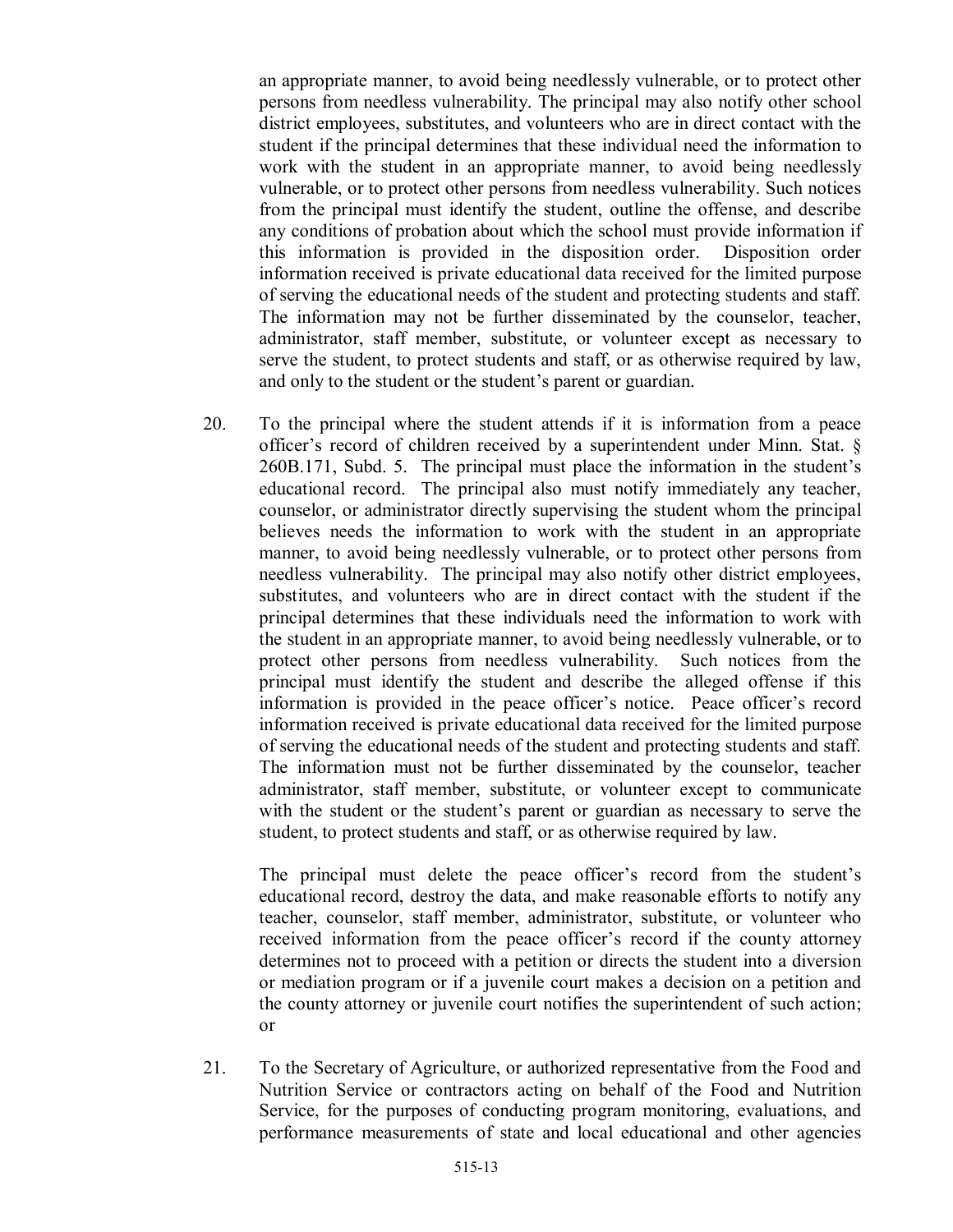and institutions receiving funding or providing benefits of one or more programs authorized under the National School Lunch Act or the Child Nutrition Act of 1966 for which the results will be reported in an aggregate form that does not identify any individual, on the conditions that: (a) any data collected shall be protected in a manner that will not permit the personal identification of students and their parents by other than the authorized representatives of the Secretary; and (b) any personally identifiable data shall be destroyed when the data are no longer needed for program monitoring, evaluations, and performance measurements.

22. To an agency caseworker or other representative of a State or local child welfare agency, or tribal organization (as defined in 25 U.S.C. § 5304), who has the right to access a student's case plan, as defined and determined by the State or tribal organization, when such agency or organization is legally responsible, in accordance with State or tribal law, for the care and protection of the student, provided that the education records, or the personally identifiable information contained in such records, of the student will not be disclosed by such agency or organization, except to an individual or entity engaged in addressing the student's education needs and authorized by such agency or organization to receive such disclosure and such disclosure is consistent with the State or tribal laws applicable to protecting the confidentiality of a student's education records.

### C. Nonpublic School Students

The school district may disclose personally identifiable information from the education records of a nonpublic school student, other than a student who receives shared time educational services, without the written consent of the parent of the student or the eligible student unless otherwise provided herein, if the disclosure is:

- 1. Pursuant to a valid court order;
- 2. Pursuant to a statute specifically authorizing access to the private data; or
- 3. To appropriate health authorities to the extent necessary to administer immunization programs and for bona fide epidemiological investigations which the commissioner of health determines are necessary to prevent disease or disability to individuals in the public educational agency or institution in which the investigation is being conducted.

## **VII. RELEASE OF DIRECTORY INFORMATION**

A. Classification

Directory information is public except as provided herein.

B. Former Students

Unless a former student validly opted out of the release of directory information while the student was in attendance and has not rescinded the opt out request at any time, the school district may disclose directory information from the education records generated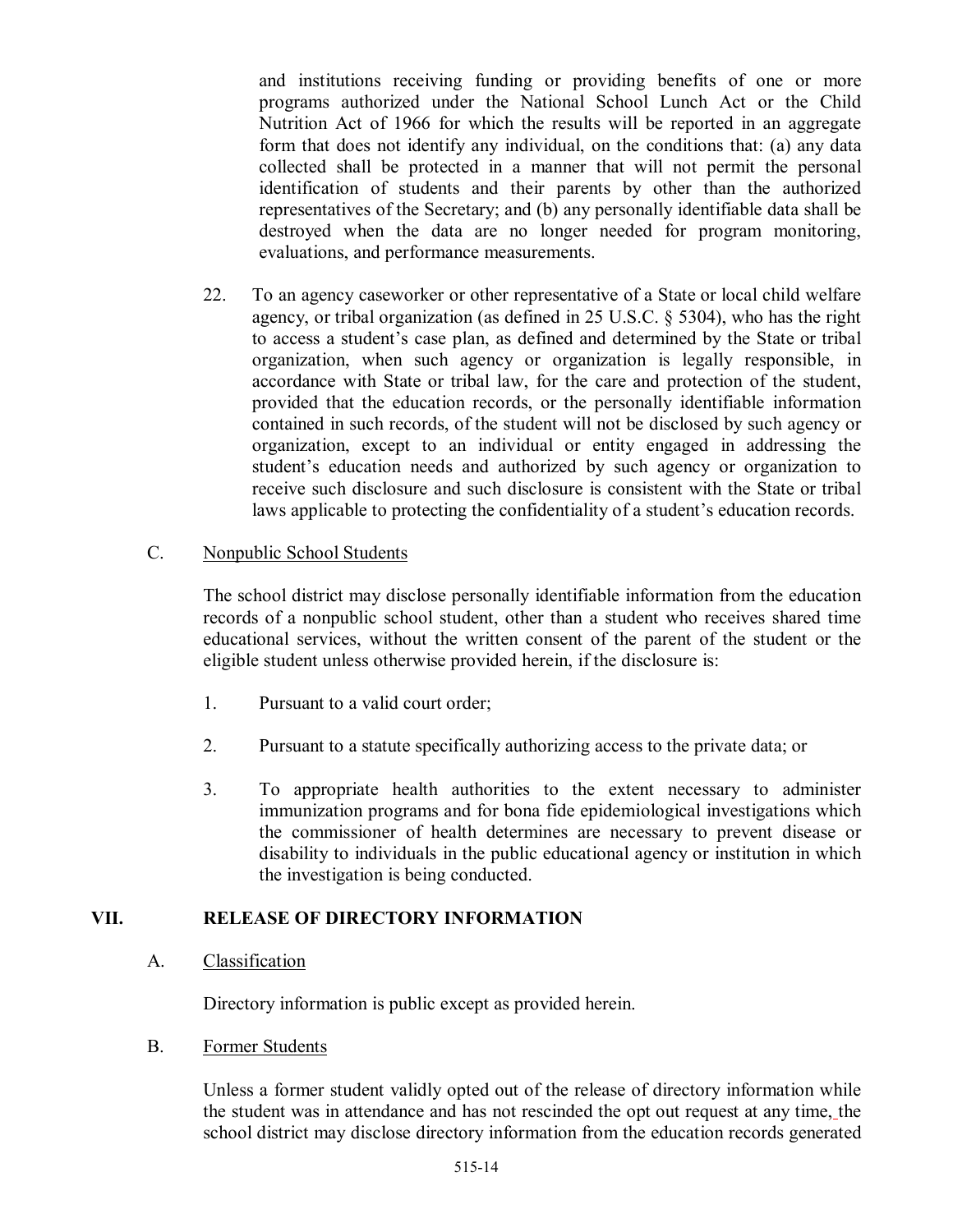by it regarding the former student without meeting the requirements of Paragraph C. of this section. In addition, under an explicit exclusion from the definition of an "education record," the school district may release records that only contain information about an individual obtained after he or she is no longer a student at the school district and that are not directly related to the individual's attendance as a student (e.g., a student's activities as an alumnus of the school district).

### C. Present Students and Parents

The school district may disclose directory information from the education records of a student and information regarding parents without prior written consent of the parent of the student or eligible student, except as provided herein. Prior to such disclosure the school district shall:

- 1. Annually give public notice by any means that are reasonably likely to inform the parents and eligible students of:
	- a. the types of personally identifiable information regarding students and/or parents that the school district has designated as directory information;
	- b. the parent's or eligible student's right to refuse to let the school district designate any or all of those types of information about the student and/or the parent as directory information; and
	- c. the period of time in which a parent or eligible student has to notify the school district in writing that he or she does not want any or all of those types of information about the student designated as directory information.
- 2. Allow a reasonable period of time after such notice has been given for a parent or eligible student to inform the school district in writing that any or all of the information so designated should not be disclosed without the parent's or eligible student's prior written consent, except as provided in Section VI. of this policy.
- 3. A parent or eligible student may not opt out of the directory information disclosures to:
	- a. prevent the school district from disclosing or requiring the student to disclose the student's name, ID, or school district email address in a class in which the student is enrolled; or
	- b. prevent the school district from requiring a student to wear, to display publicly, or to disclose a student ID card or badge that exhibits information that may be designated as directory information and that has been properly designated by the school district as directory information.
- 4. The school district shall not disclose or confirm directory information without meeting the written consent requirements contained in Section VI.A. of this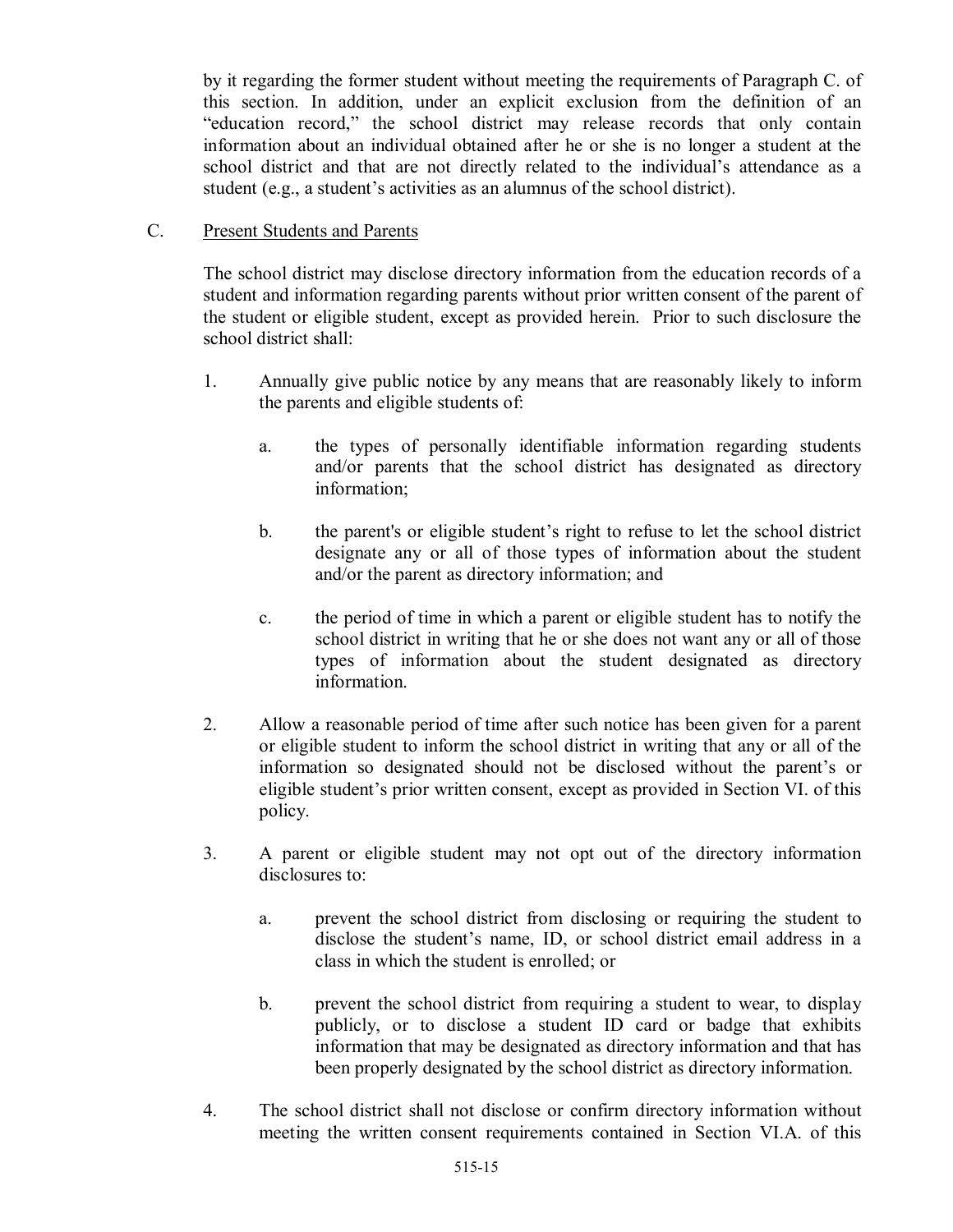policy if a student's social security number or other nondirectory information is used alone or in combination with other data elements to identify or help identify the student or the student's records.

### D. Procedure for Obtaining Nondisclosure of Directory Information

The parent's or eligible student's written notice shall be directed to the responsible authority and shall include the following:

- 1. Name of the student and/or parent, as appropriate;
- 2. Home address;
- 3. School presently attended by student;
- 4. Parent's legal relationship to student, if applicable; and
- 5. Specific categories of directory information to be made not public without the parent's or eligible student's prior written consent, which shall only be applicable for that school year.
- E. Duration

The designation of any information as directory information about a student will remain in effect for the remainder of the school year unless the parent or eligible student provides the written notifications provided herein.

#### **VIII. DISCLOSURE OF PRIVATE RECORDS**

A. Private Records

For the purposes herein, education records are records which are classified as private data on individuals by state law and which are accessible only to the student who is the subject of the data and the student's parent if the student is not an eligible student. The school district may not disclose private records or their contents except as summary data, or except as provided in Section VI. of this policy, without the prior written consent of the parent or the eligible student. The school district will use reasonable methods to identify and authenticate the identity of parents, students, school officials, and any other party to whom personally identifiable information from education records is disclosed.

#### B. Private Records Not Accessible to Parent

In certain cases state law intends, and clearly provides, that certain information contained in the education records of the school district pertaining to a student be accessible to the student alone, and to the parent only under special circumstances, if at all.

1. The responsible authority may deny access to private data by a parent when a minor student who is the subject of that data requests that the responsible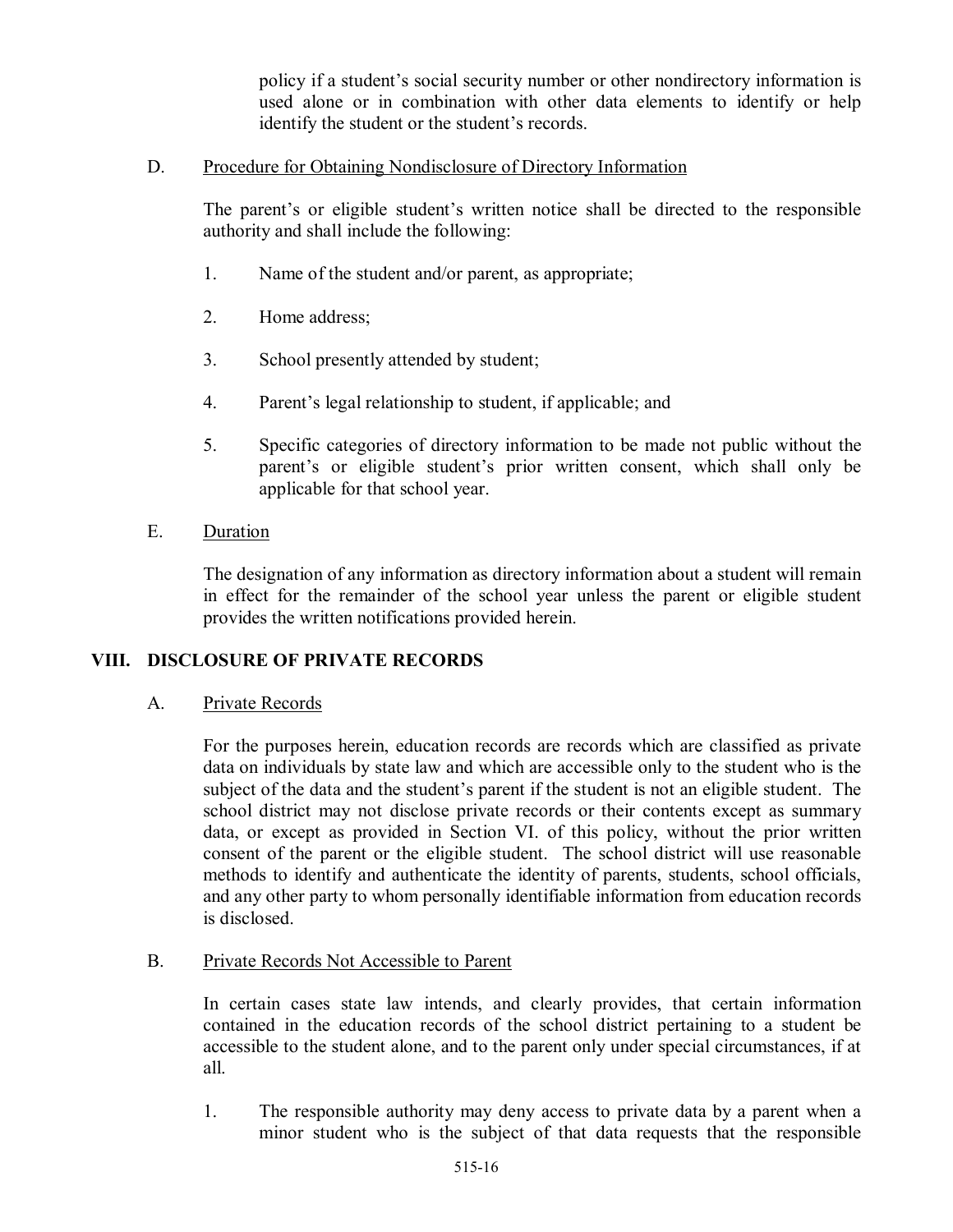authority deny such access. The minor student's request must be submitted in writing setting forth the reasons for denying access to the parent and must be signed by the minor. Upon receipt of such request the responsible authority shall determine if honoring the request to deny the parent access would be in the best interest of the minor data subject. In making this determination the responsible authority shall consider the following factors:

- a. whether the minor is of sufficient age and maturity to be able to explain the reasons for and understand the consequences of the request to deny access;
- b. whether the personal situation of the minor is such that denying parental access may protect the minor data subject from physical or emotional harm;
- c. whether there are grounds for believing that the minor data subject's reasons for precluding parental access are reasonably accurate;
- d. whether the data in question is of such a nature that disclosure of it to the parent may lead to physical or emotional harm to the minor data subject; and
- e. whether the data concerns medical, dental or other health services provided pursuant to Minn. Stat. §§ 144.341 - 144.347, in which case the data may be released only if the failure to inform the parent would seriously jeopardize the health of the minor.

## C. Private Records Not Accessible to Student

Students shall not be entitled to access to private data concerning financial records and statements of the student's parent or any information contained therein.

## **IX. DISCLOSURE OF CONFIDENTIAL RECORDS**

#### A. Confidential Records

Confidential records are those records and data contained therein which are made not public by state or federal law, and which are inaccessible to the student and the student's parents or an eligible student.

#### B. Reports under the Maltreatment of Minors Reporting Act

Pursuant to Minn. Stat. § 626.556, written copies of reports pertaining to a neglected and/or physically and/or sexually abused child shall be accessible only to the appropriate welfare and law enforcement agencies. In respect to other parties, such data shall be confidential and will not be made available to the parent or the subject individual by the school district. The subject individual, however, may obtain a copy of the report from either the local welfare agency, county sheriff, or the local police department subject to the provisions of Minn. Stat. § 626.556, Subd. 11.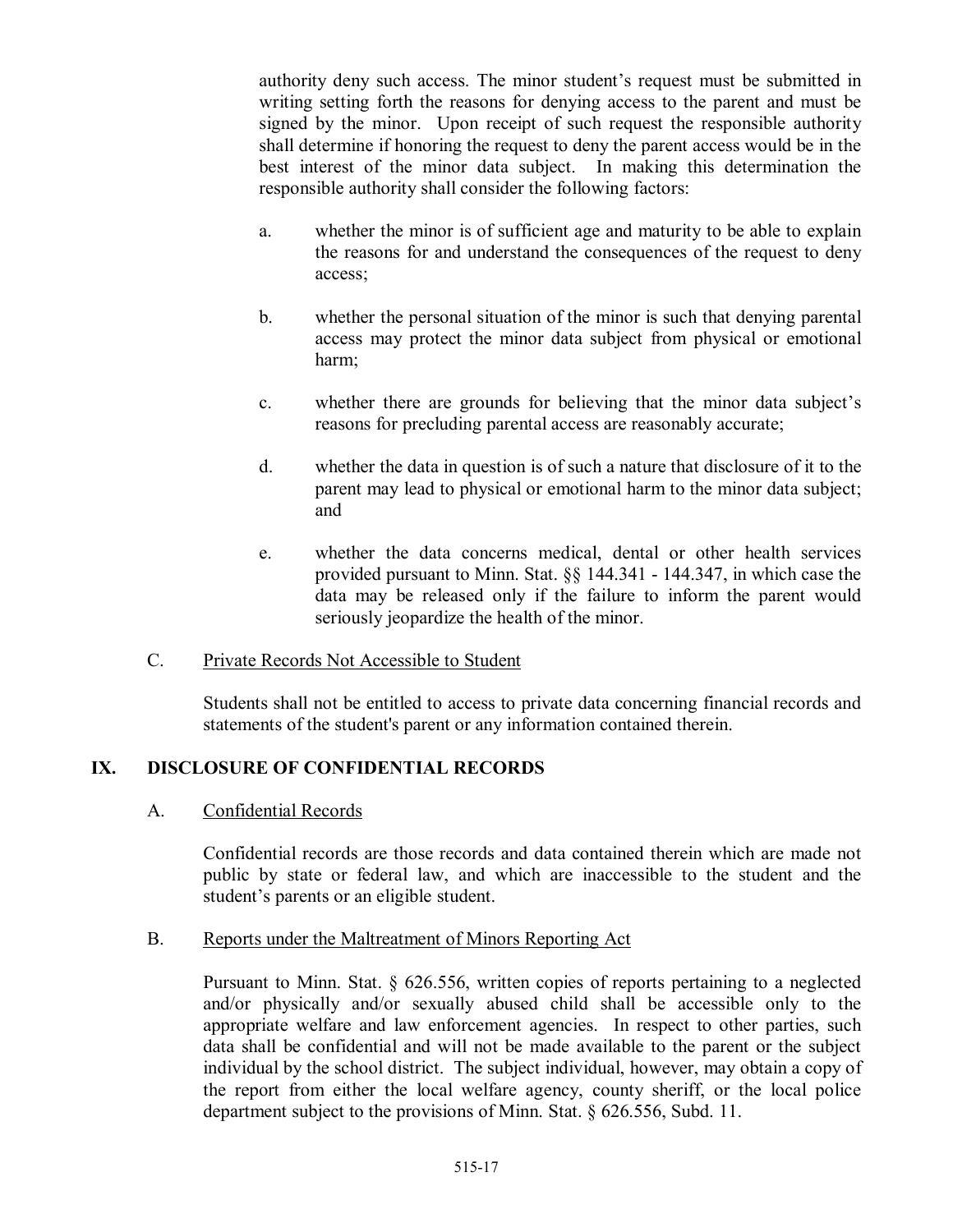Regardless of whether a written report is made under Minn. Stat. § 626.556, Subd. 7, as soon as practicable after a school received information regarding an incident that may constitute maltreatment of a child in a school facility, the school shall inform the parent, legal guardian, or custodian of the child that an incident occurred that may constitute maltreatment of the child, when the incident occurred, and the nature of the conduct that may constitute maltreatment.

## C. Investigative Data

Data collected by the school district as part of an active investigation undertaken for the purpose of the commencement or defense of pending civil legal action, or which are retained in anticipation of a pending civil legal action are classified as protected nonpublic data in the case of data not on individuals, and confidential data in the case of data on individuals.

- 1. The school district may make any data classified as protected non-public or confidential pursuant to this subdivision accessible to any person, agency or the public if the school district determines that such access will aid the law enforcement process, promote public health or safety, or dispel widespread rumor or unrest.
- 2. A complainant has access to a statement he or she provided to the school district.
- 3. Parents or eligible students may have access to investigative data of which the student is the subject, but only to the extent the data is not inextricably intertwined with data about other school district students, school district employees, and/or attorney data as defined in Minn. Stat. § 13.393.
- 4. Once a civil investigation becomes inactive, civil investigative data becomes public unless the release of the data would jeopardize another pending civil legal action, except for those portions of such data that are classified as not public data under state or federal law. Any civil investigative data presented as evidence in court or made part of a court record shall be public. For purposes of this provision, a civil investigation becomes inactive upon the occurrence of any of the following events:
	- a. a decision by the school district, or by the chief attorney for the school district, not to pursue the civil legal action. However, such investigation may subsequently become active if the school district or its attorney decides to renew the civil legal action;
	- b. the expiration of the time to file a complaint under the statute of limitations or agreement applicable to the civil legal action; or
	- c. the exhaustion or expiration of rights of appeal by either party to the civil legal action.
- 5. A "pending civil legal action" for purposes of this subdivision is defined as including, but not limited to, judicial, administrative or arbitration proceedings.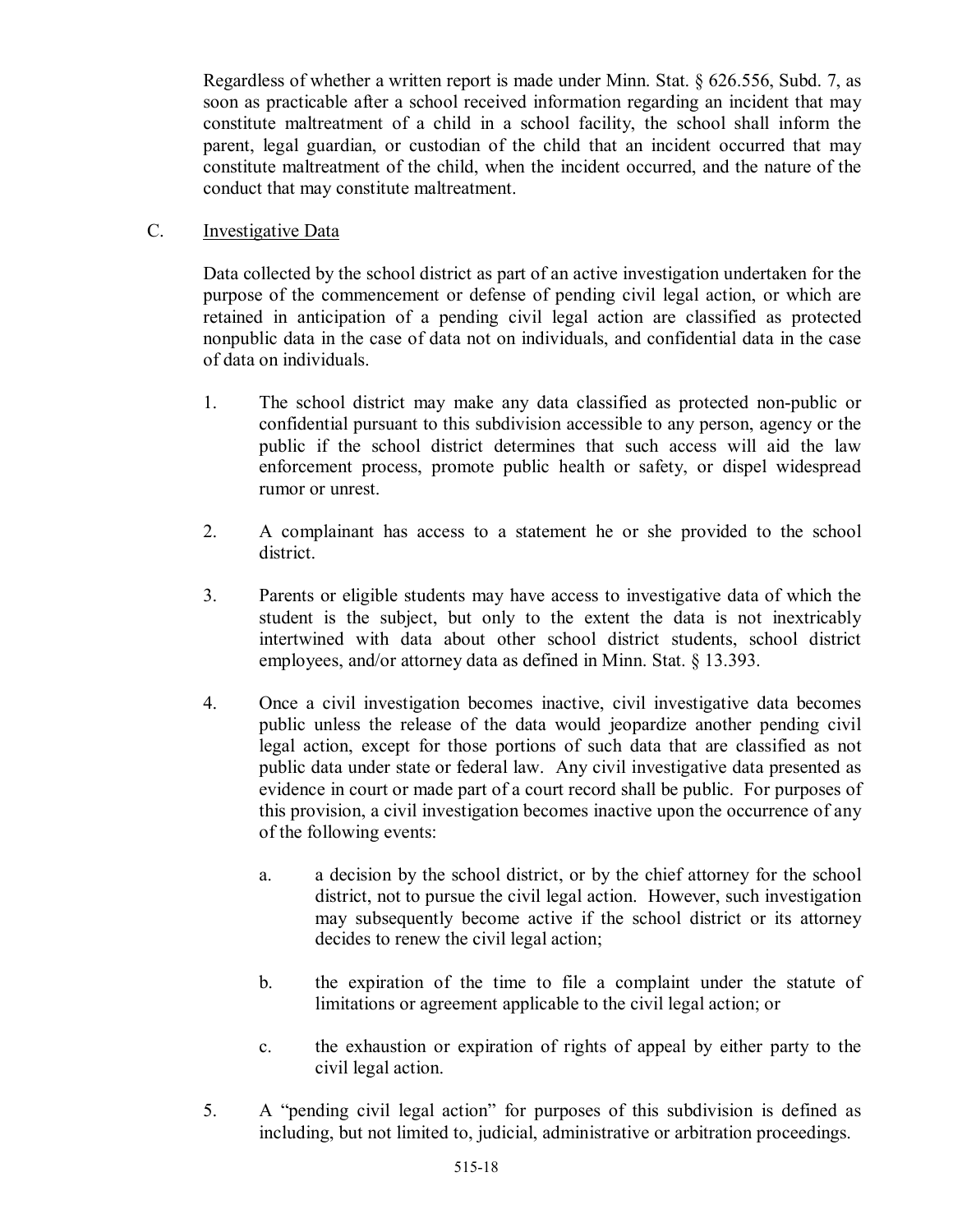### **X. DISCLOSURE OF SCHOOL RECORDS PRIOR TO EXCLUSION OR EXPULSION HEARING**

At a reasonable time prior to any exclusion or expulsion hearing, the student and the student's parent or guardian or representative shall be given access to all school district records pertaining to the student, including any tests or reports upon which the action proposed by the school district may be based, pursuant to the Minnesota Pupil Fair Dismissal Act, Minn. Stat. §121A.40, *et seq*.

### **XI. DISCLOSURE OF DATA TO MILITARY RECRUITMENT OFFICERS AND POST-SECONDARY EDUCATIONAL INSTITUTIONS**

- A. The school district will release, the names, addresses, and home telephone numbers of secondary students to military recruiting officers within sixty (60) days after the date of the request unless a parent or eligible student has refused in writing to release this data to military recruiters pursuant to Paragraph C. below.
- B. Data released to military recruiting officers under this provision:
	- 1. may be used only for the purpose of providing information to students about military service, state and federal veterans' education benefits, and other career and educational opportunities provided by the military; and
	- 2. cannot be further disseminated to any other person except personnel for the recruiting services of the armed forces.
- C. A parent or eligible student has the right to refuse the release of the name, address, or home telephone number to military recruiting officers and postsecondary educational institutions. To refuse the release of the above information to military recruiting officers and postsecondary educational institutions, a parent or eligible student must notify the responsible authority, the high school principal, in writing, by November 1 each year. The written request must include the following information:
	- 1. Name of student and parent, as appropriate;
	- 2. Home address;
	- 3. Student's grade level;
	- 4. School presently attended by student;
	- 5. Parent's legal relationship to student, if applicable;
	- 6. Specific category or categories of information which are not to be released to military recruiting officers and post-secondary educational institutions; and
	- 7. Specific category or categories of information which are not to be released to the public, including military recruiting officers and post-secondary educational institutions.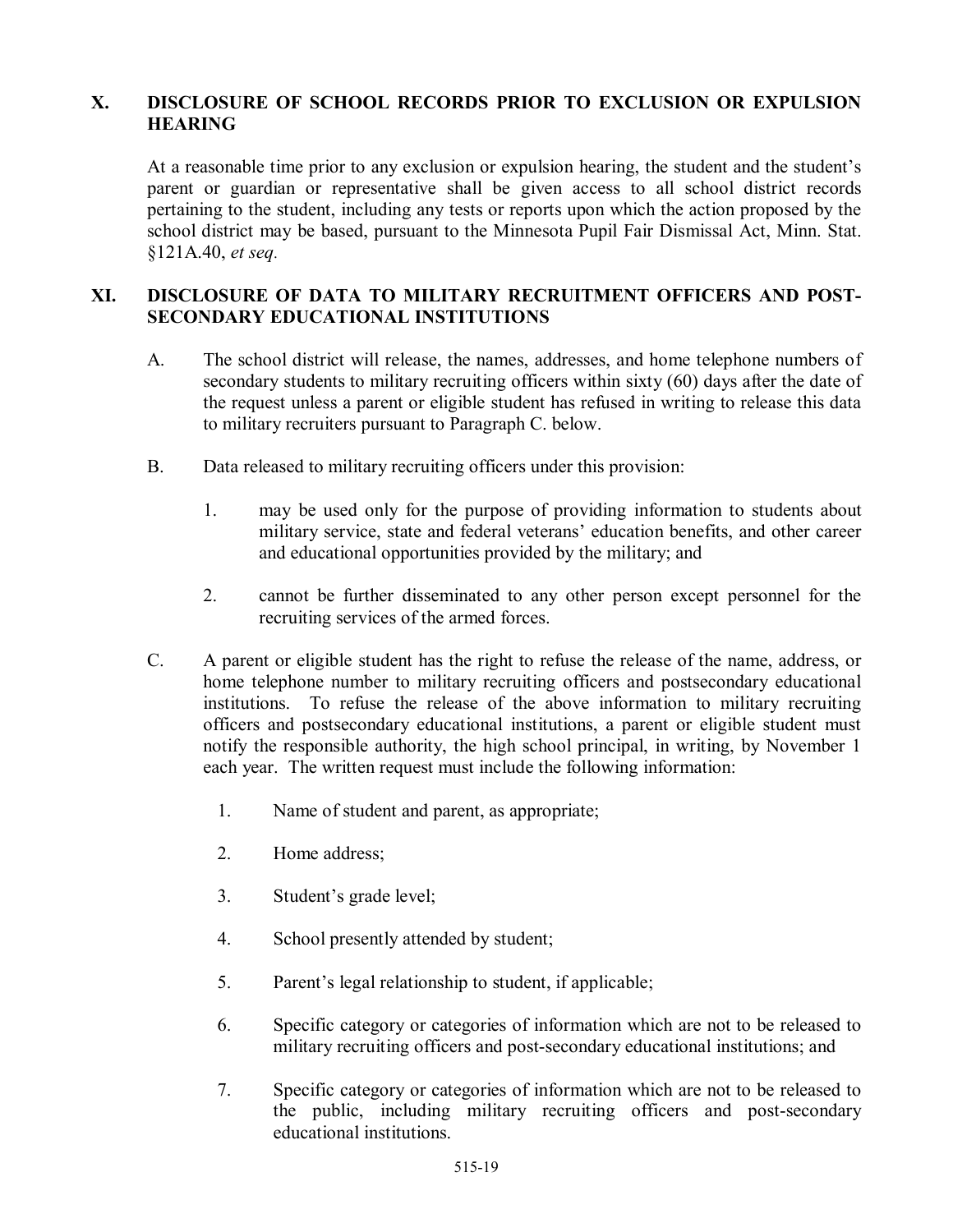- D. Annually, the school district will provide public notice by any means that are reasonably likely to inform the parents and eligible students of the rights to refuse to release the names, addresses, and home phone numbers of students in grades 11 and 12 without prior consent.
- E. A parent or eligible student's refusal to release the above information to military recruiting officers and post-secondary educational institutions does not affect the school district's release of directory information to the rest of the public, which includes military recruiting officers and post-secondary educational institutions. In order to make any directory information about a student private, the procedures contained in Section VII. of this policy also must be followed. Accordingly, to the extent the school district has designated the name, address, phone number, and grade level of students as directory information, absent a request from a parent or eligible student not to release such data, this information will be public data and accessible to members of the public, including military recruiting officers and post-secondary educational institutions.

### **XII. LIMITS ON REDISCLOSURE**

#### A. Redisclosure

Consistent with the requirements herein, the school district may only disclose personally identifiable information from the education records of a student on the condition that the party to whom the information is to be disclosed will not disclose the information to any other party without the prior written consent of the parent of the student or the eligible student, except that the officers, employees and agents of any party receiving personally identifiable information under this section may use the information, but only for the purposes for which the disclosure was made.

#### B. Redisclosure Not Prohibited

- 1. Subdivision A. of this section does not preclude the school district from disclosing personally identifiable information under Section VI. of this policy with the understanding that the party receiving the information may make further disclosures of the information on behalf of the school district provided:
	- a. The disclosures meet the requirements of Section VI. of this policy; and
	- b. The school district has complied with the record-keeping requirements of XIII. of this policy.
- 2. Subdivision A. of this section does not apply to disclosures made pursuant to court orders or lawfully issued subpoenas or litigation, to disclosures of directory information, or to disclosures to a parent or student or to parents of dependent students, or to disclosures concerning sex offenders and other individuals required to register under 42 U.S.C. § 14071. However, the school district must provide the notification required in Section XII.D. of this policy if a redisclosure is made based upon a court order or lawfully issued subpoena.
- C. Classification of Disclosed Data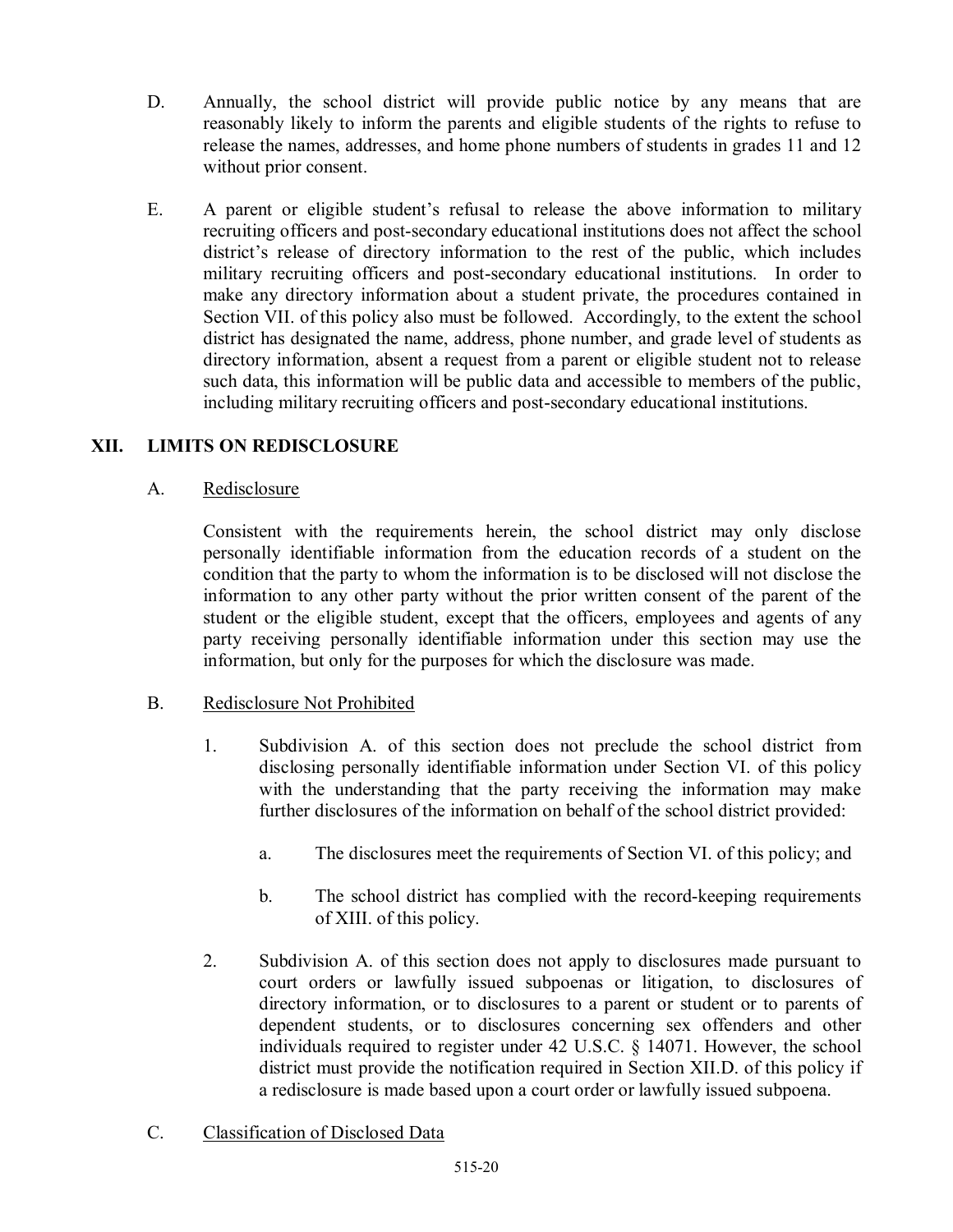The information disclosed shall retain the same classification in the hands of the party receiving it as it had in the hands of the school district.

### D. Notification

The school district shall inform the party to whom a disclosure is made of the requirements set forth in this section, except for the disclosures made pursuant to court orders or lawfully issued subpoenas, disclosure of directory information under Section VII. of this policy, disclosures to a parent or student, or disclosures to parents of a dependent student. In the event that the Family Policy Compliance Office determines that a state or local educational authority, a federal agency headed by an official listed in 34 C.F.R. § 99.31(a)(3), or an authorized representative of a state or local educational authority or a federal agency headed by an official listed in § 99.31(a)(3), or a third party outside of the school district improperly rediscloses personally identifiable information from education records or fails to provide notification required under this section of this policy, the school district may not allow that third party access to personally identifiable information from education records for at least five years.

# **XIII. RESPONSIBLE AUTHORITY; RECORD SECURITY; AND RECORD KEEPING**

## A. Responsible Authority

The responsible authority shall be responsible for the maintenance and security of student records.

## B. Record Security

The principal of each school subject to the supervision and control of the responsible authority shall be the records manager of the school, and shall have the duty of maintaining and securing the privacy and/or confidentiality of student records.

## C. Plan for Securing Student Records

The building principal shall submit to the responsible authority a written plan for securing students records by September 1 of each school year. The written plan shall contain the following information:

- 1. A description of records maintained;
- 2. Titles and addresses of person(s) responsible for the security of student records;
- 3. Location of student records, by category, in the buildings;
- 4. Means of securing student records; and
- 5. Procedures for access and disclosure.
- D. Review of Written Plan for Securing Student Records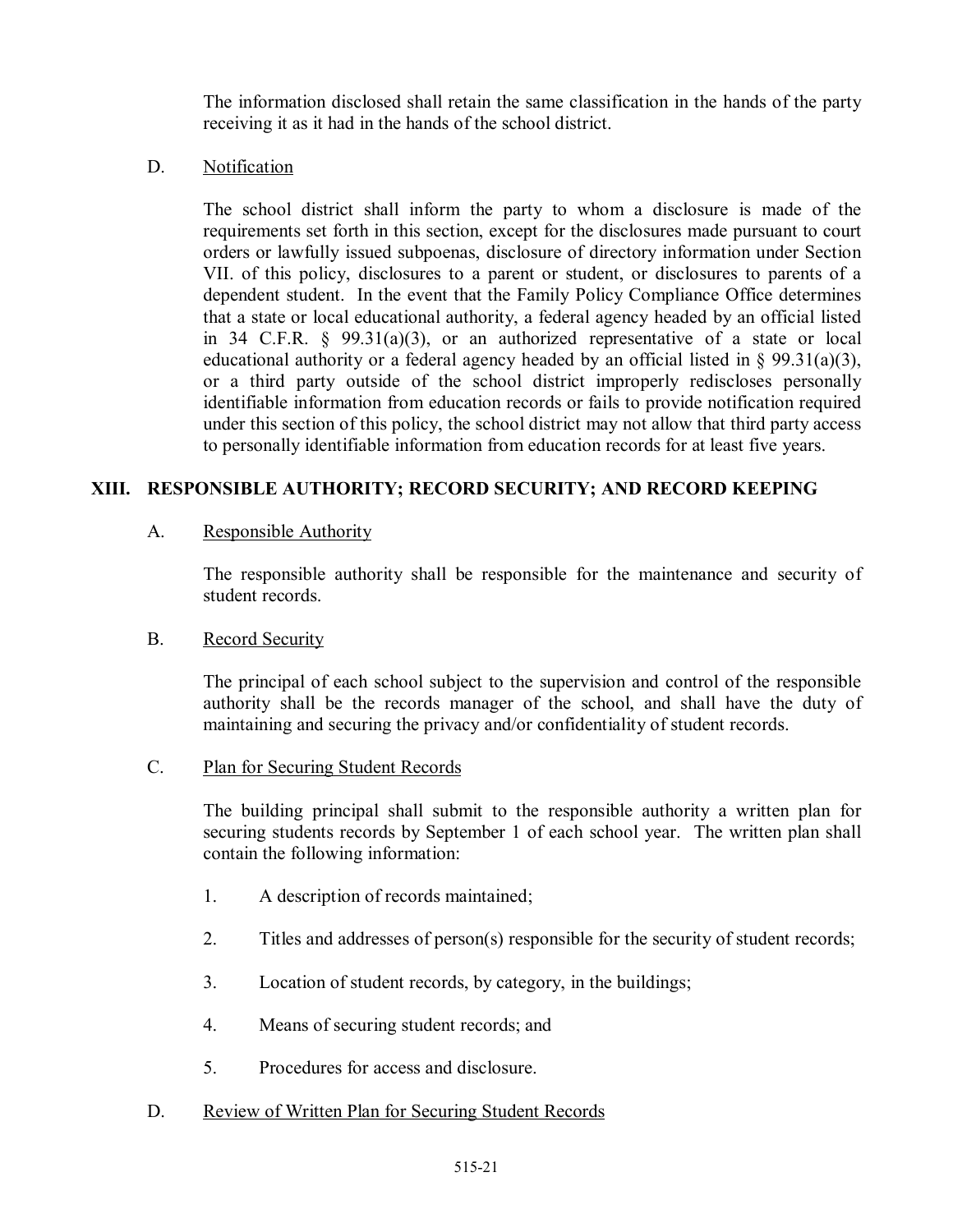The responsible authority shall review the plans submitted pursuant to Paragraph C. of this section for compliance with the law, this policy and the various administrative policies of the school district. The responsible authority shall then promulgate a chart incorporating the provisions of Paragraph C. which shall be attached to and become a part of this policy.

- E. Record Keeping
	- 1. The principal shall, for each request for and each disclosure of personally identifiable information from the education records of a student, maintain a record with the education records of the student which indicates:
		- a. the parties who have requested or received personally identifiable information from the education records of the student; and
		- b. the legitimate interests these parties had in requesting or obtaining the information;
		- c. the names of the state and local educational authorities and federal officials and agencies listed in Section VI.B.4. of this policy that may make further disclosures of personally identifiable information from the student's education records without consent.
	- 2. In the event the school district discloses personally identifiable information from an education record of a student pursuant to Section XII.B. of this policy, the record of disclosure required under this section shall also include:
		- a. the names of the additional parties to which the receiving party may disclose the information on behalf of the school district; and
		- b. the legitimate interests under Section VI. of this policy which each of the additional parties has in requesting or obtaining the information; and
		- c. a copy of the record of further disclosures maintained by a state or local educational authority or federal official or agency listed in Section VI.B.4. of this policy in accordance with 34 C.F.R. § 99.32 and to whom the school district disclosed information from an education record. The school district shall request a copy of the record of further disclosures from a state or local educational authority or federal official or agency to whom education records were disclosed upon a request from a parent or eligible student to review the record of requests for disclosure.
	- 3. Section XIII.E.1. does not apply to requests by or disclosure to a parent of a student or an eligible student, disclosures pursuant to the written consent of a parent of a student or an eligible student, requests by or disclosures to other school officials under Section VI.B.1. of this policy, to requests for disclosures of directory information under Section VII. of this policy, or to a party seeking or receiving the records as directed by a federal grand jury or other law enforcement subpoena and the issuing court or agency has ordered that the existence or the contents of the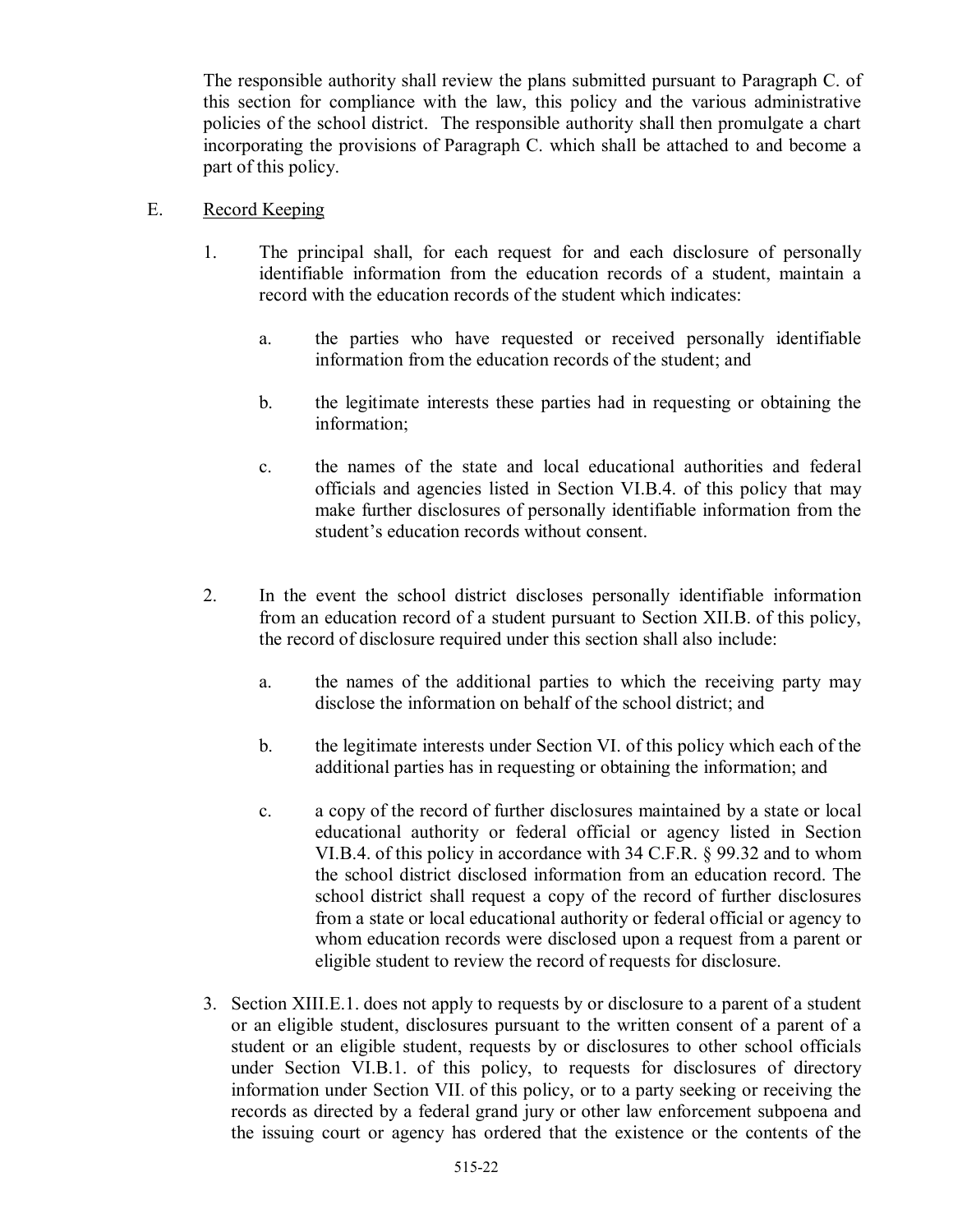subpoena or the information provided in response to the subpoena not be disclosed or as directed by an ex parte court order obtained by the United States Attorney General (or designee not lower than an Assistant Attorney General) concerning investigations or prosecutions of an offense listed in 18. U.S.C. § 2332b(g)(5)(B) or an act of domestic or international terrorism.

- 4. The record of requests of disclosures may be inspected by:
	- a. the parent of the student or the eligible student;
	- b. the school official or his or her assistants who are responsible for the custody of the records; and
	- c. the parties authorized by law to audit the record-keeping procedures of the school district.
- 5. The school district shall record the following information when it discloses personally identifiable information from education records under the health or safety emergency exception:
	- a. the articulable and significant threat to the health or safety of a student or other individual that formed the basis for the disclosure; and
	- b. the parties to whom the school district disclosed the information.
- 6. The record of requests and disclosures shall be maintained with the education records of the student as long as the school district maintains the student's education records.

## **XIV. RIGHT TO INSPECT AND REVIEW EDUCATION RECORDS**

A. Parent of a Student, an Eligible Student or the Parent of an Eligible Student Who is Also a Dependent Student

The school district shall permit the parent of a student, an eligible student or the parent of an eligible student who is also a dependent student who is or has been in attendance in the school district to inspect or review the education records of the student, except those records which are made confidential by state or federal law or as otherwise provided in Section VIII. of this policy.

B. Response to Request for Access

The school district shall respond to any request pursuant to Subdivision A. of this section immediately, if possible, or within ten (10) days of the date of the request, excluding Saturdays, Sundays, and legal holidays.

C. Right to Inspect and Review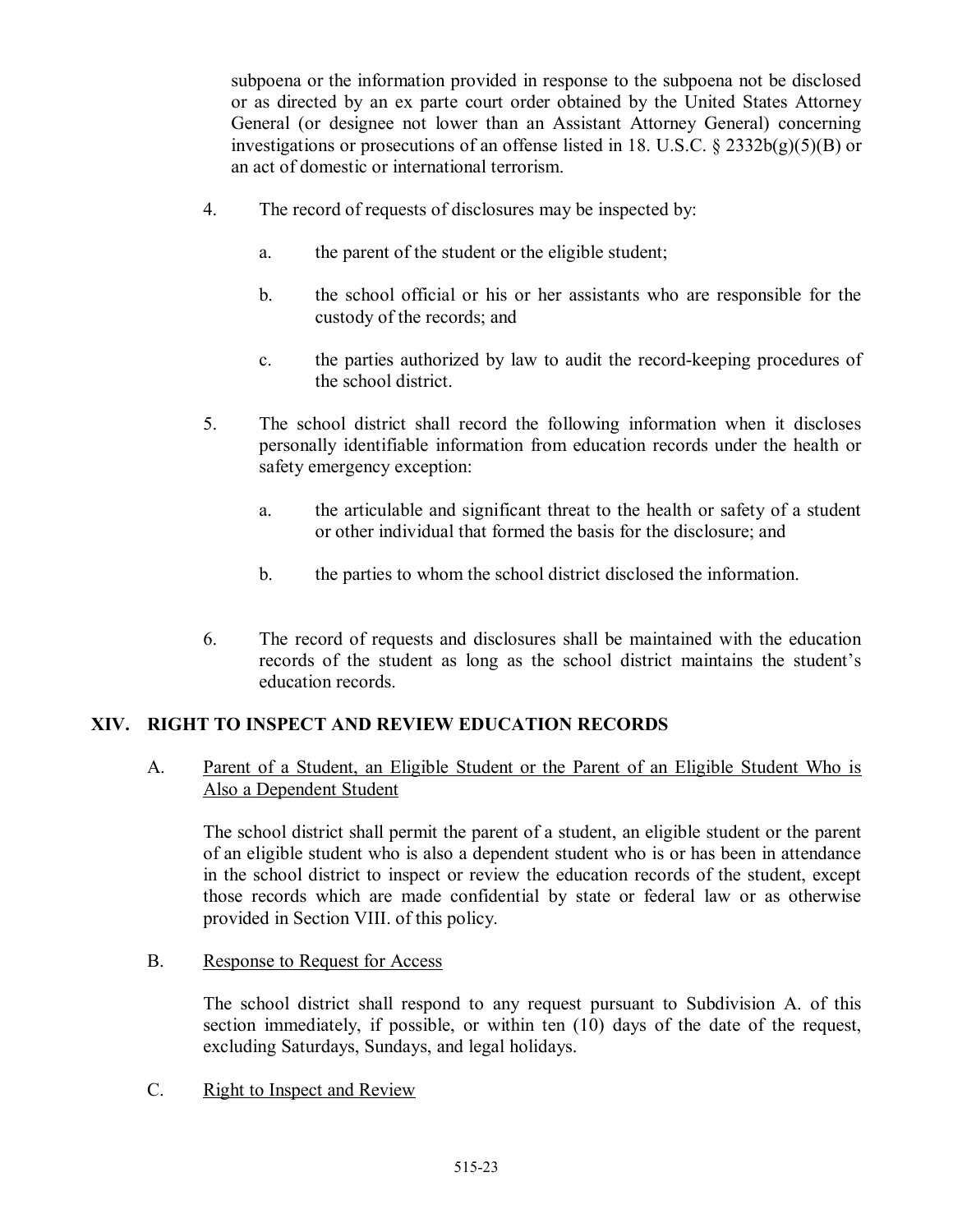The right to inspect and review education records under Subdivision A. of this Section includes:

- 1. The right to a response from the school district to reasonable requests for explanations and interpretations of records; and
- 2. If circumstances effectively prevent the parent or eligible student from exercising the right to inspect and review the education records, the school district shall provide the parent or eligible student with a copy of the records requested, or make other arrangements for the parent or eligible student to inspect and review the requested records.
- 3. Nothing in this policy shall be construed as limiting the frequency of inspection of the educational records of a student with a disability by the student's parent or guardian or by the student upon the student reaching the age of majority.

### D. Form of Request

Parents or eligible students shall submit to the school district a written request to inspect education records which identify as precisely as possible the record or records he or she wishes to inspect.

### E. Collection of Student Records

If a student's education records are maintained in more than one location, the responsible authority may collect copies of the records or the records themselves from the various locations so they may be inspected at one site. However, if the parent or eligible student wishes to inspect these records where they are maintained, the school district shall attempt to accommodate those wishes. The parent or eligible student shall be notified of the time and place where the records may be inspected.

#### F. Records Containing Information on More Than One Student

If the education records of a student contain information on more than one student, the parent or eligible student may inspect and review or be informed of only the specific information which pertains to that student.

#### G. Authority to Inspect or Review

The school district may presume that either parent of the student has authority to inspect or review the education records of a student unless the school district has been provided with evidence that there is a legally binding instrument or a state law or court order governing such matters as marriage dissolution, separation or custody which provides to the contrary.

#### H. Fees for Copies of Records

1. The school district shall charge a reasonable fee for providing photocopies or printed copies of records unless printing a copy is the only method to provide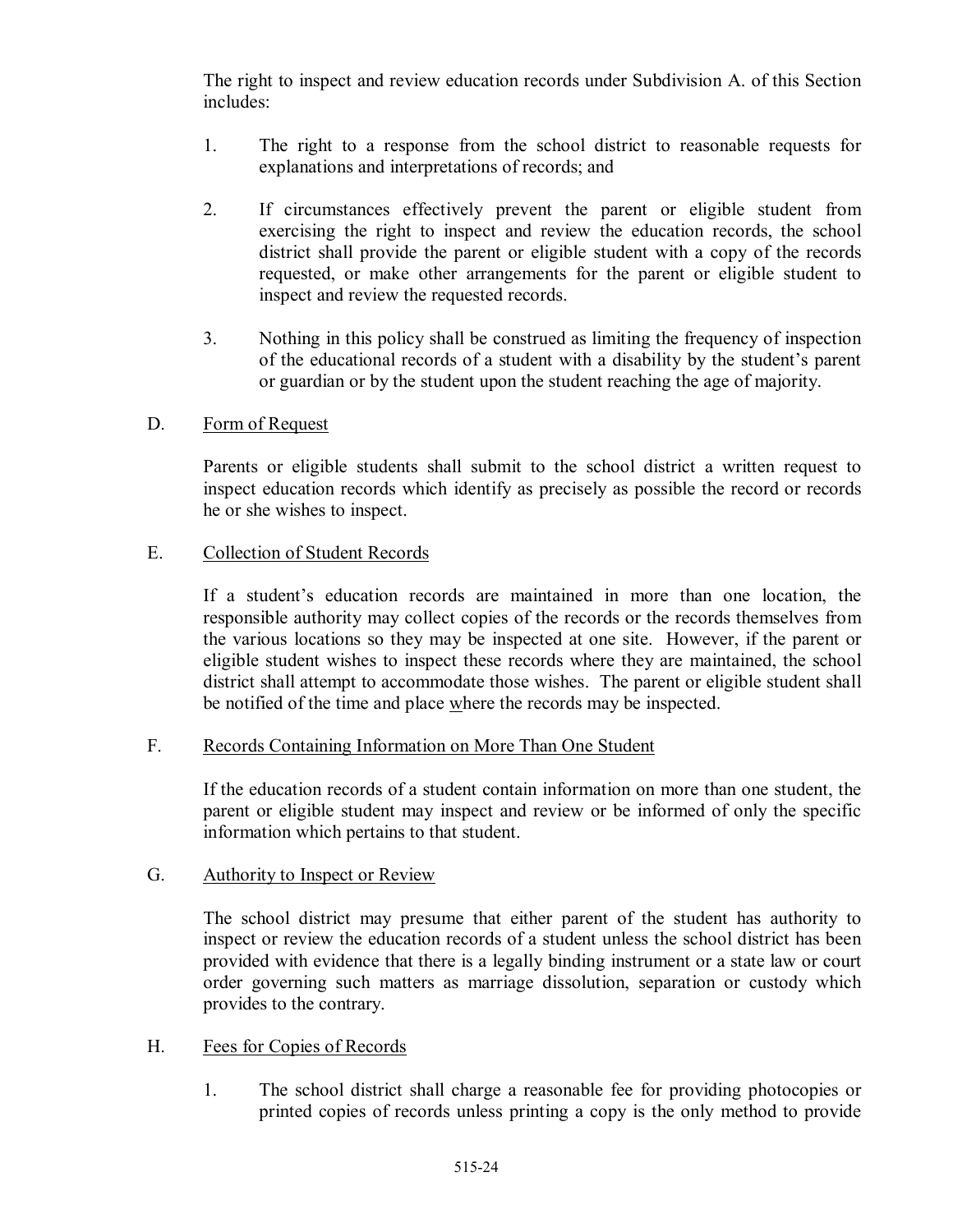for the inspection data. In determining the amount of the reasonable fee, the school district shall consider the following:

- a. the cost of materials, including paper, used to provide the copies;
- b. the cost of the labor required to prepare the copies;
- c. any schedule of standard copying charges established by the school district in its normal course of operations;
- d. any special costs necessary to produce such copies from machine based record-keeping systems, including but not limited to computers and microfilm systems; and
- e. mailing costs.
- 2. If 100 or fewer pages of black and white, letter or legal size paper copies are requested, actual costs shall not be used, and instead, the charge shall be no more than 25 cents for each page copied.
- 3. The cost of providing copies shall be borne by the parent or eligible student.
- 4. The responsible authority, however, may not impose a fee for a copy of an education record made for a parent or eligible student if doing so would effectively prevent the parent or eligible student from exercising their right to inspect or review the student's education records.

## **XV. REQUEST TO AMEND RECORDS; PROCEDURES TO CHALLENGE DATA**

#### A. Request to Amend Education Records

The parent of a student or an eligible student who believes that information contained in the education records of the student is inaccurate, misleading or violates the privacy rights of the student may request that the school district amend those records.

- 1. The request shall be in writing, shall identify the item the requestor believes to be inaccurate, misleading or in violation of the privacy or other rights of the student, shall state the reason for this belief, and shall specify the correction the requestor wishes the school district to make. The request shall be signed and dated by the requestor.
- 2. The school district shall decide whether to amend the education records of the student in accordance with the request within thirty (30) days after receiving the request.
- 3. If the school district decides to refuse to amend the education records of the student in accordance with the request, it shall inform the parent of the student or the eligible student of the refusal and advise the parent or eligible student of the right to a hearing under Subdivision B. of this section.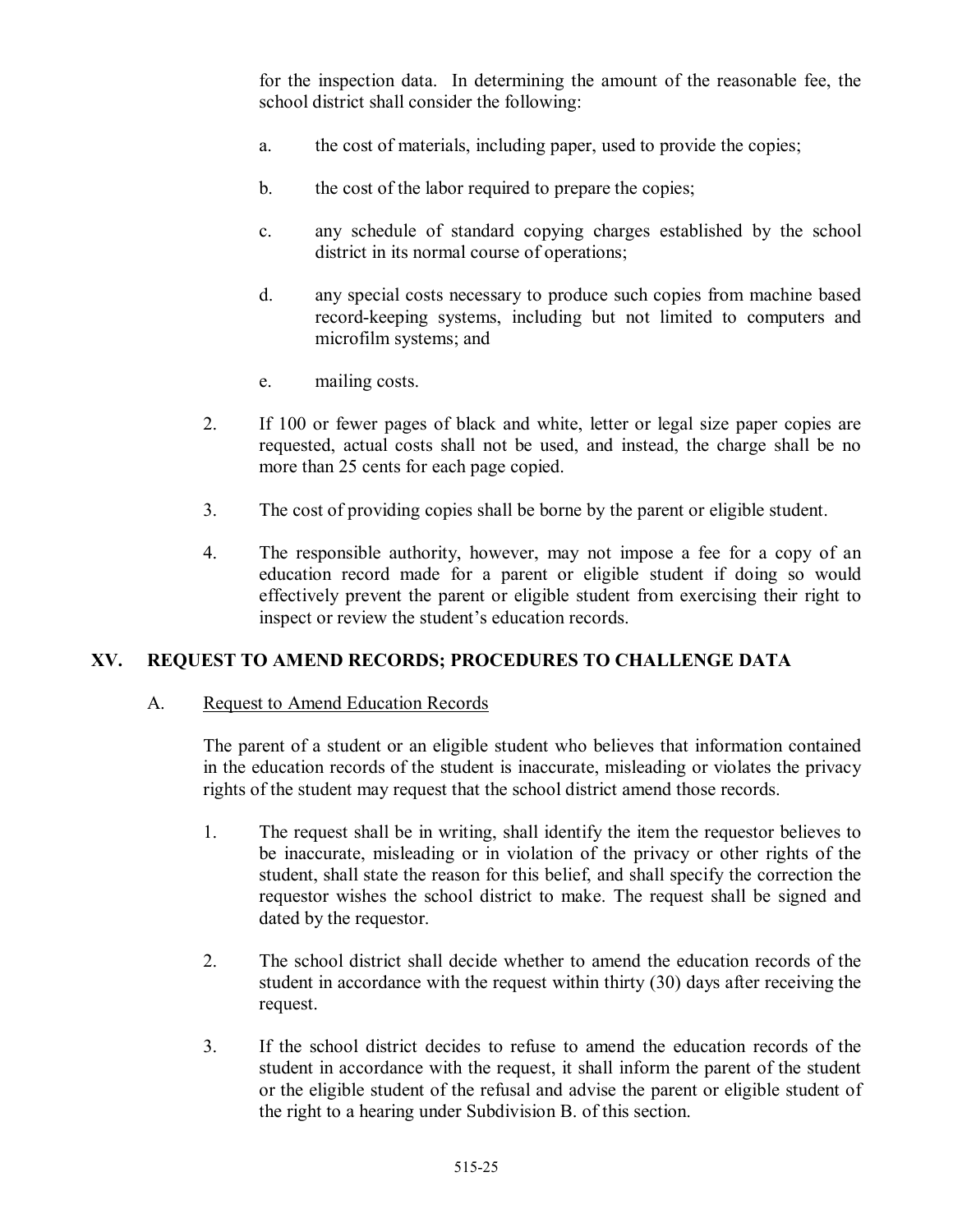## B. Right to a Hearing

If the school district refuses to amend the education records of a student, the school district, on request, shall provide an opportunity for a hearing in order to challenge the content of the student's education records to ensure that information in the education records of the student is not inaccurate, misleading, or otherwise in violation of the privacy or other rights of the student. A hearing shall be conducted in accordance with Subdivision C. of this section.

- 1. If, as a result of the hearing, the school district decides that the information is inaccurate, misleading, or otherwise in violation of the privacy or other rights of the student, it shall amend the education records of the student accordingly, and so inform the parent of the student or the eligible student in writing.
- 2. If, as a result of the hearing, the school district decides that the information is not inaccurate, misleading, or otherwise in violation of the privacy or other rights of the student, it shall inform the parent or eligible student of the right to place a statement in the record commenting on the contested information in the record or stating why he or she disagrees with the decision of the school district, or both.
- 3. Any statement placed in the education records of the student under Subdivision B. of this section shall:
	- a. be maintained by the school district as part of the education records of the student so long as the record or contested portion thereof is maintained by the school district; and
	- b. if the education records of the student or the contested portion thereof is disclosed by the school district to any party, the explanation shall also be disclosed to that party.

## C. Conduct of Hearing

- 1. The hearing shall be held within a reasonable period of time after the school district has received the request, and the parent of the student or the eligible student shall be given notice of the date, place, and time reasonably in advance of the hearing.
- 2. The hearing may be conducted by any individual, including an official of the school district who does not have a direct interest in the outcome of the hearing. The school board attorney shall be in attendance to present the school board's position and advise the designated hearing officer on legal and evidentiary matters.
- 3. The parent of the student or eligible student shall be afforded a full and fair opportunity for hearing to present evidence relative to the issues raised under Subdivisions A. and B. of this section and may be assisted or represented by individuals of his or her choice at his or her own expense, including an attorney.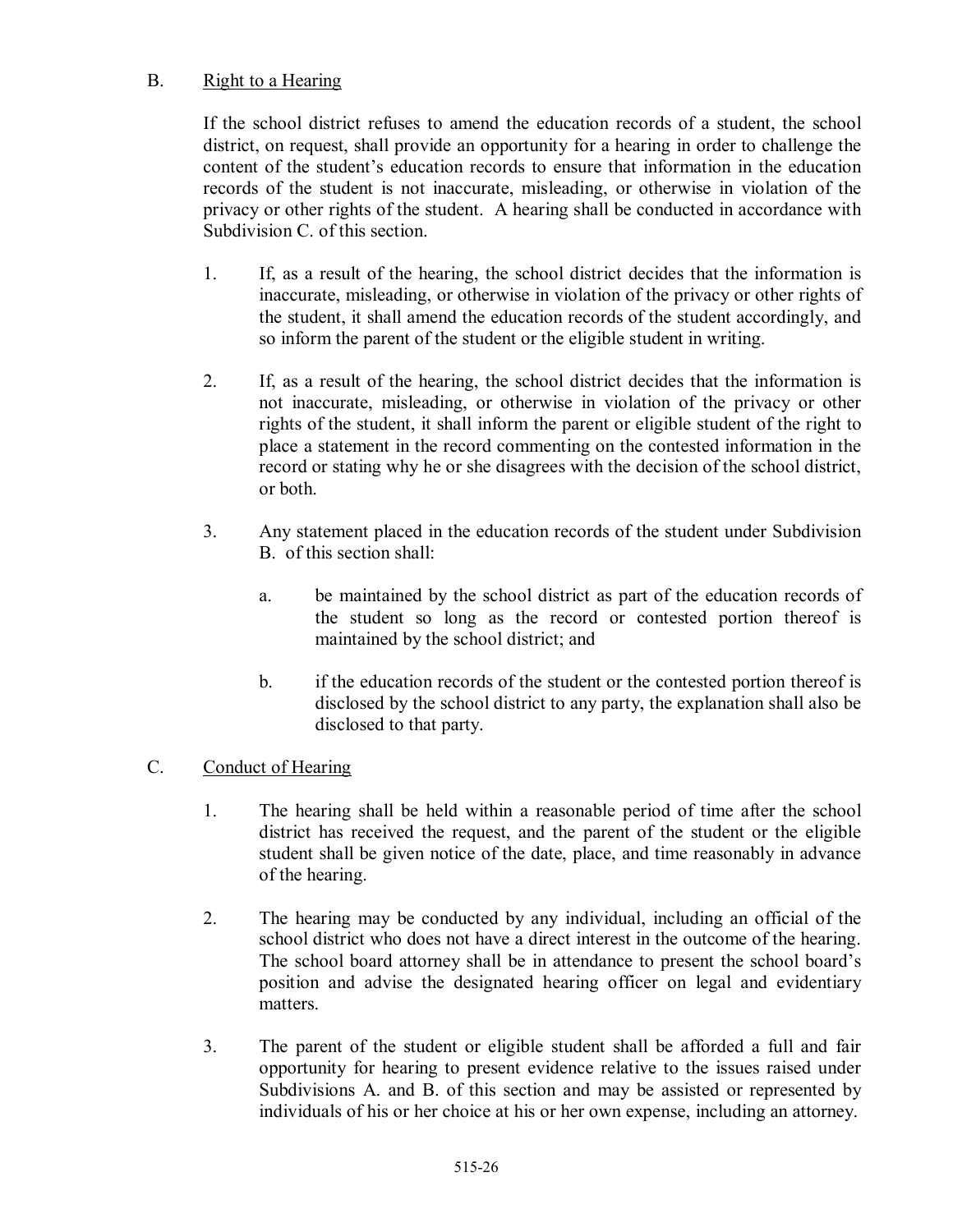- 4. The school district shall make a decision in writing within a reasonable period of time after the conclusion of the hearing. The decision shall be based solely on evidence presented at the hearing and shall include a summary of evidence and reasons for the decision.
- D. Appeal

The final decision of the designated hearing officer may be appealed in accordance with the applicable provisions of Minn. Stat. Ch. 14 relating to contested cases.

### **XVI. PROBLEMS ACCESSING DATA**

- A. The data practices compliance official is the designated employee to whom persons may direct questions or concerns regarding problems in obtaining access to data or other data practices problems
- B. Data practices compliance official means Business Manager Mary Reeder*.*
- C. Any request by an individual with a disability for reasonable modifications of the school district's policies or procedures for purposes of accessing records shall be made to the data practices compliance official.

## **XVII. COMPLAINTS FOR NONCOMPLIANCE WITH FERPA**

A. Where to File Complaints

Complaints regarding alleged violations of rights accorded parents and eligible students by FERPA, and the rules promulgated thereunder, shall be submitted in writing to the Family Policy Compliance Office, U.S. Department of Education, 400 Maryland Avenue, S.W., Washington, D.C. 20202.

B. Content of Complaint

A complaint filed pursuant to this section must contain specific allegations of fact giving reasonable cause to believe that a violation of FERPA and the rules promulgated thereunder has occurred.

#### **XVIII.WAIVER**

A parent or eligible student may waive any of his or her rights provided herein pursuant to FERPA. A waiver shall not be valid unless in writing and signed by the parent or eligible student. The school district may not require such a waiver.

### **XIX.ANNUAL NOTIFICATION OF RIGHTS**

A. Contents of Notice

The school district shall give parents of students currently in attendance and eligible students currently in attendance annual notice by such means as are reasonably likely to inform the parents and eligible students of the following: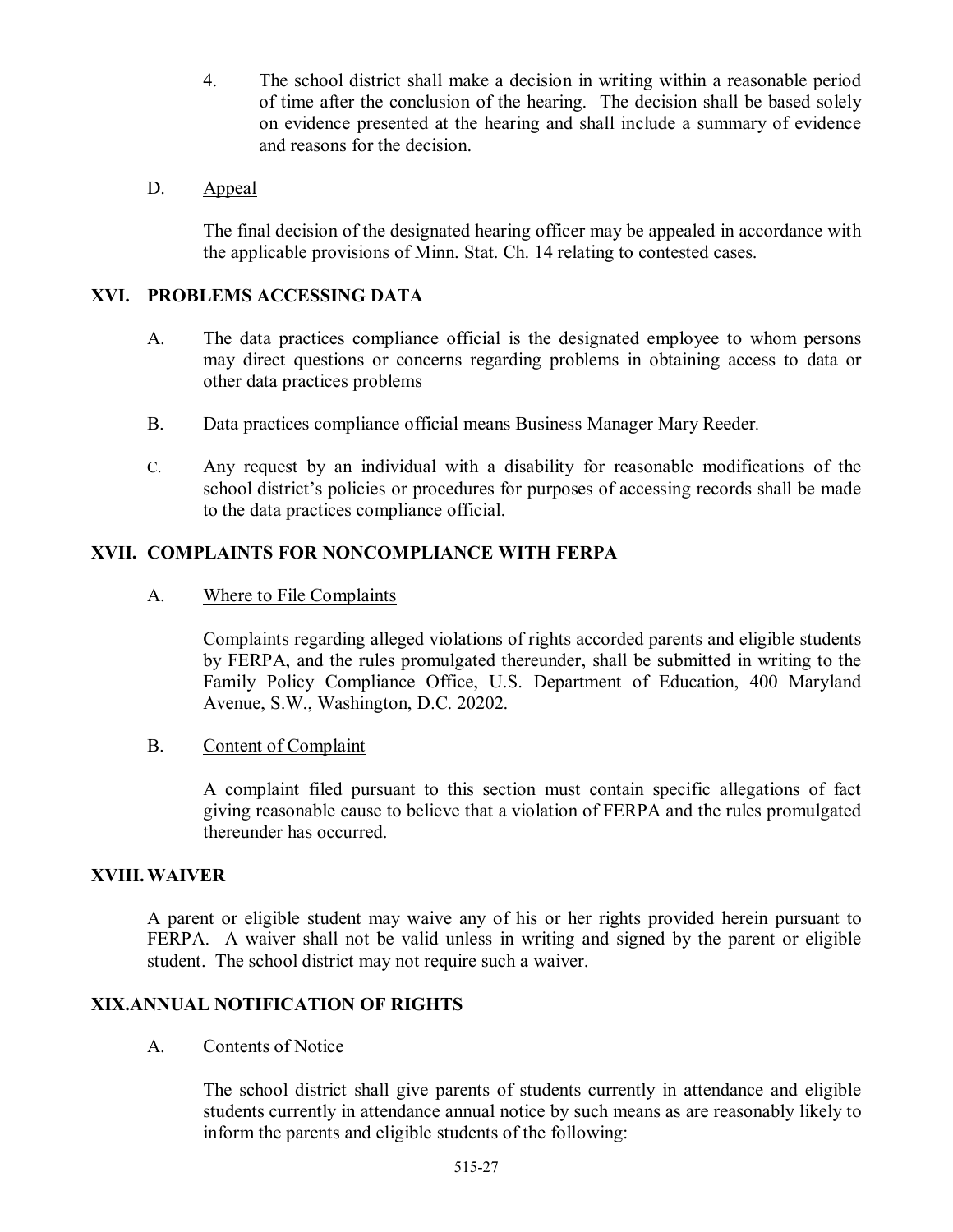- 1. That the parent or eligible student has a right to inspect and review the student's education records and the procedure for inspecting and reviewing education records;
- 2. That the parent or eligible student has a right to seek amendment of the student's education records to ensure that those records are not inaccurate, misleading, or otherwise in violation of the student's privacy or other rights and the procedure for requesting amendment of records;
- 3. That the parent or eligible student has a right to consent to disclosures of personally identifiable information contained in the student's education records, except to the extent that federal and state law and the regulations promulgated thereunder authorize disclosure without consent;
- 4. That the parent or eligible student has a right to file a complaint with the U.S. Department of Education regarding an alleged failure by the school district to comply with the requirements of FERPA, and the rules promulgated thereunder;
- 5. The criteria for determining who constitutes a school official and what constitutes a legitimate educational interest for purposes of disclosing education records to other school officials whom the school district has determined to have legitimate educational interests; and
- 6. That the school district forwards education records on request to a school in which a student seeks or intends to enroll or is already enrolled as long as the disclosure is for purposes related to the student's enrollment or transfer and that such records may include suspension and expulsion records pursuant to the federal Every Student Succeeds Act and, if applicable, a student's history of violent behavior.

### B. Notification to Parents of Students Having a Primary Home Language Other Than English

The school district shall provide for the need to effectively notify parents of students identified as having a primary or home language other than English.

C. Notification to Parents or Eligible Students Who are Disabled

The school district shall provide for the need to effectively notify parents or eligible students identified as disabled.

## **XX. DESTRUCTION AND RETENTION OF RECORDS**

Destruction and retention of records by the school district shall be controlled by state and federal law.

## **XXI. COPIES OF POLICY**